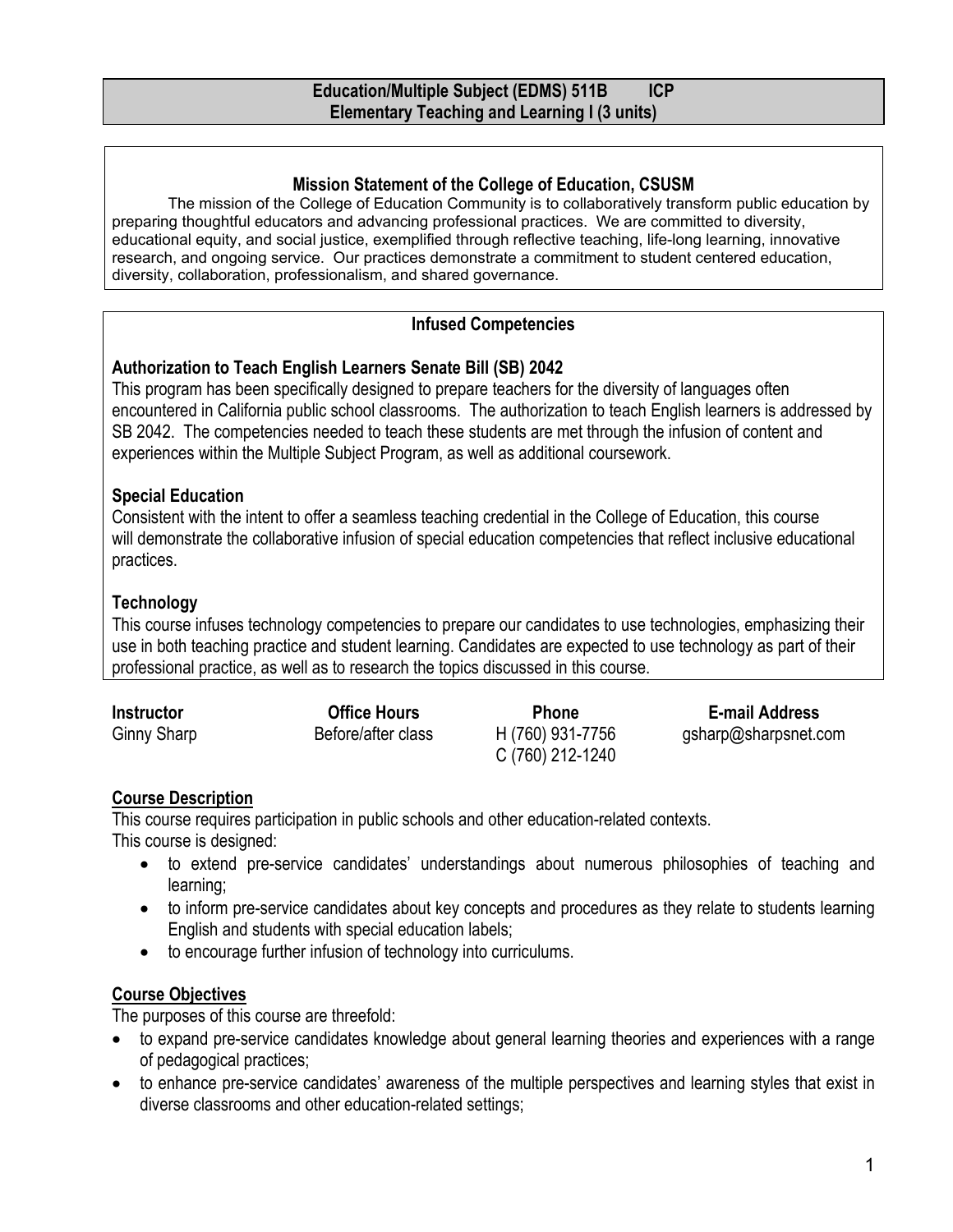• to provide a safe environment for pre-service candidates' discussion of, and experimentation with, a variety of techniques and methods of instruction.

# **Teacher Performance Expectations (TPE) Competencies:**

The course objectives, assignments, and assessments have been aligned with the CTC standards for Multiple Subject Credential. This course is designed to help teachers seeking a California teaching credential to develop the skills, knowledge, and attitudes necessary to assist schools and district in implementing effective programs for all students. The successful candidate will be able to merge theory and practice in order to realize a comprehensive and extensive educational program for all students. You will be required to formally address the following TPE's in this course.

program for all students. You will be required to formally address the following TPEs in this course:

TPE 6d – Engaging and supporting all learners (Student Study Team Assignment)

TPE 10 – Creating & managing effective instructional time (Classroom Management Assignment

# **Required Text**

- Tomlinson, Carol Ann. (1999). The Differentiated Classroom: Responding to the needs of all learners. Alexandria, VA: Association for Supervision and Curriculum Development. ISBN # 0- 87120-342-1 (Available as an e-book online.)
- Choate, J. S. (2004) Successful inclusive teaching (4rd ed.) Needham, MA: Allyn & Bacon.
- Villa, R. and Thousand, J. (1995). *Creating an Inclusive School*. Alexandria, VA: Association for Supervision and Curriculum Development.
- Marion, Valadez, and Woo (2003). *Elementary Teaching and Learning:* Pearson Custom Publishing
- Task Stream Electronic Portfolio, Must register and pay fee online prior to first class @ www.TaskStream.com (register for 1 year minimum).

# **Authorization to Teach English Learners**

This credential program has been specifically designed to prepare teachers for the diversity of languages often encountered in California public school classrooms. The authorization to teach English learners is met through the infusion of content and experiences within the credential program, as well as additional coursework. Students successfully completing this program receive a credential with authorization to teach English learners. *(Approved by CCTC in SB 2042 Program Standards, August 02)*

# **Accommodation for Disabilities**

Please discuss your needs with the instructor within the first week of the semester & contact Disabled Student Services, 5025A Craven Hall, (760) 750-4905 or (760) 750-4909 (TDD).

# **Plagiarism**

All work submitted for this course should reflect students' efforts. When relying on supporting documents authored by others, cite them clearly and completely using American Psychological Association (APA) manual, 5th edition. Failure to do so may result in failure of the course.

# **CSUSM Academic Honesty Policy**

"Students will be expected to adhere to standards of academic honesty and integrity, as outlined in the Student Academic Honesty Policy. All written work and oral assignments must be original work. All ideas/materials that are borrowed from other sources must have appropriate references to the original sources. Any quoted material should give credit to the source and be punctuated with quotation marks.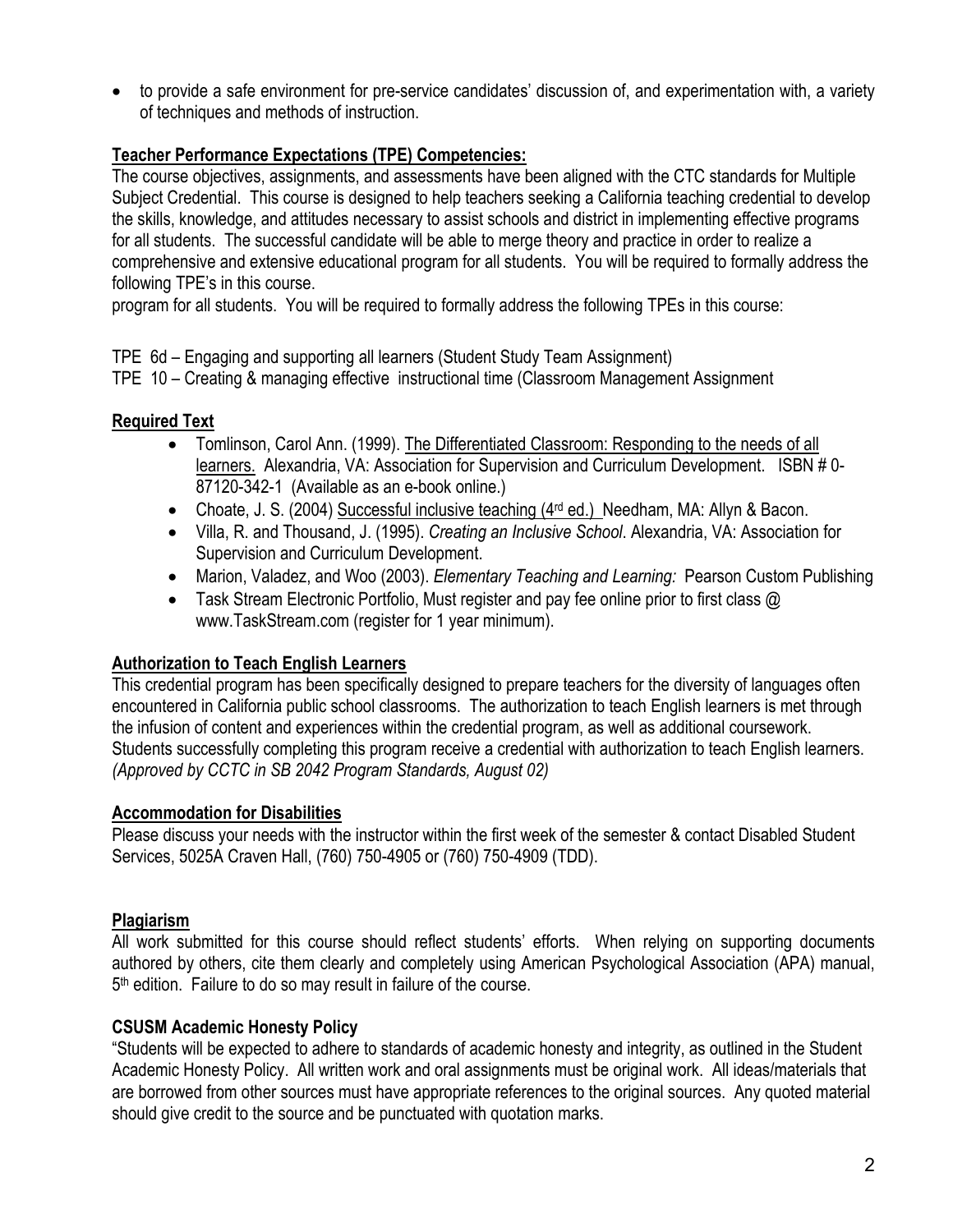Students are responsible for honest completion of their work including examinations. There will be no tolerance for infractions. If you believe there has been an infraction by someone in the class, please bring it to the instructor's attention. The instructor reserves the right to discipline any student for academic dishonesty in accordance with the general rules and regulations of the university. Disciplinary action may include the lowering of grades and/or the assignment of a failing grade for an exam, assignment, or the class as a whole."

# **Grading Policy**

All students will come prepared to class; readings and homework assignments are listed on the dates on which they are due.

All required work is expected to be on time. One grade level will be deducted for each class meeting for which it is late (e.g., an "A" assignment that is submitted one class session late will be marked down to a "B"). Unless prior instructor approval is secured, assignments will not be accepted three class sessions after which they are due. Exceptions will be handled on a case-by-case basis, as determined by the instructor.

All students will use Times Roman 12 fonts and double spaced on all written work. It is expected that students will proofread and edit their assignments prior to submission. Students will ensure that the text is error-free (grammar, spelling), and ideas are logically and concisely presented. The assignment's grade will be negatively affected as a result of this oversight. Each written assignment will be graded approximately 80% on content and context (detail, logic, synthesis of information, depth of analysis, etc.), and 20% on mechanics (grammar, syntax, spelling, format, uniformity of citation, etc.). All citations, where appropriate, will use American Psychological Association (APA) format. Consult American Psychological Association (APA) Manual, 5<sup>th</sup> edition for citation guidance. There is a requirement of at least 2500 written words for completion of the written assignments.

Grading will also include a component of "professional demeanor." Students will conduct themselves in ways that are generally expected of those who are entering the education profession. This includes but is not limited to:

- On-time arrival to all class sessions;
- Advance preparation of readings and timely submission of assignments;
- Respectful participation in all settings (e.g., whole group, small group, in/outside of class);
- Carefully considered, culturally aware approaches to solution-finding.

#### **Course Assignments**

| Classroom management          |               |               | 15 points     |                |  |
|-------------------------------|---------------|---------------|---------------|----------------|--|
| <b>Student Study Team</b>     |               |               | 15 points     |                |  |
| Children at play              |               |               | 20 points     |                |  |
| <b>Experiencing diversity</b> |               |               | 20 points     |                |  |
| Lesson Plan                   |               |               | 20 points     |                |  |
| Task stream (2 TPE's)         |               | 10 Points     |               |                |  |
| <b>Grading Scale</b>          |               |               |               |                |  |
| $A = 93 - 100$                | $B+=86-89$    | $C+= 77-79$   |               |                |  |
| $A = 90 - 92$                 | $B = 83 - 86$ | $C = 73-76$   | $D = 60 - 69$ | F=59 or lower. |  |
|                               | $B = 80 - 82$ | $C - 70 - 72$ |               |                |  |

**While this syllabus is carefully planned, it may be modified at any time in response to the needs and interests of the class.**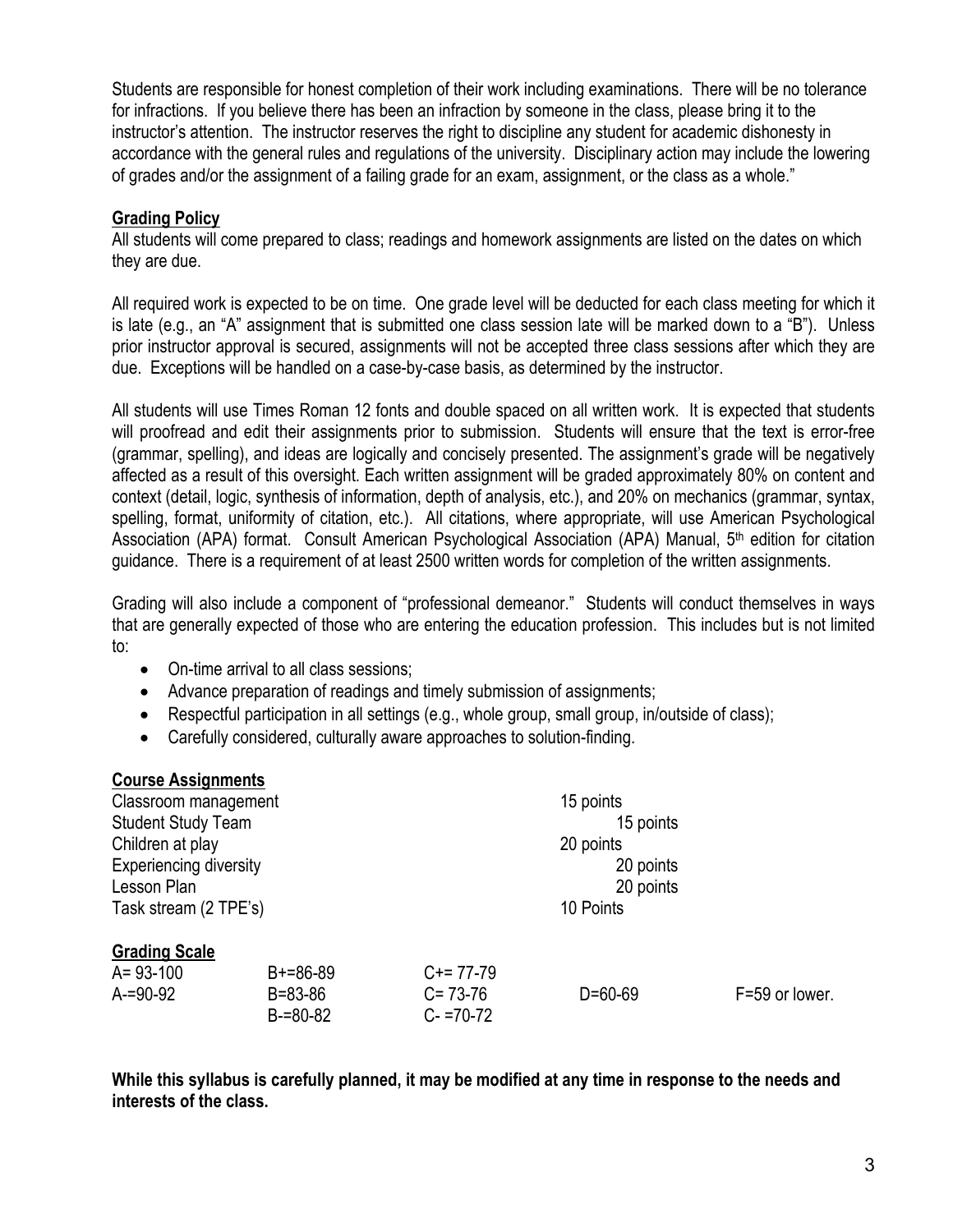# **College of Education Attendance Policy**

Due to the interactive nature of courses in the COE, and the value placed on the contributions of every student, students are expected to prepare for, attend, and participate in all classes. For extenuating circumstances contact the instructors **before** class is missed, and make arrangements to make up what was missed. At minimum, a student must attend more than 80% of class time, or s/he may not receive a passing grade for the course. If a student misses two class sessions they may not be able to receive a grade higher than a "C" or if they are late or leave early for more than three sessions, the highest possible grade earned will be a "C". Any combination of the two students will not receive a grade higher than a C. **Notification of absences does not allow students to assume they are automatically excused from class or making up missed class.** 

| PART 1:<br><b>LANGUAGE STRUCTURE AND</b><br>FIRST- AND SECOND-LANGUAGE<br><b>DEVELOPMENT</b>                | PART 2:<br><b>METHODOLOGY</b><br>OF BILINGUAL, ENGLISH LANGUAG<br>DEVELOPMENT,<br><b>AND CONTENT INSTRUCTION</b>               | PART 3:<br><b>CULTURE AND</b><br><b>CULTURAL DIVERSITY</b>                                          |
|-------------------------------------------------------------------------------------------------------------|--------------------------------------------------------------------------------------------------------------------------------|-----------------------------------------------------------------------------------------------------|
| I. Language Structure and Use:<br><b>Universals and Differences</b><br>(including the structure of English) | I. Theories and Methods of Bilingual<br><b>Education</b>                                                                       | I. The Nature of Culture                                                                            |
| A. The sound systems of language<br>(phonology)                                                             | A. Foundations                                                                                                                 | A. Definitions of culture                                                                           |
| <b>B.</b> Word formation (morphology)                                                                       | <b>B.</b> Organizational models: What<br>works for whom?                                                                       | <b>B.</b> Perceptions of culture                                                                    |
| C. Syntax                                                                                                   | C. Instructional strategies                                                                                                    | C. Intra-group differences (e.g.,<br>ethnicity, race, generations, and<br>micro-cultures)           |
| <b>D.</b> Word meaning (semantics)                                                                          | II. Theories and Methods for<br><b>Instruction In and Through English</b>                                                      | D. Physical geography and its effects<br>on culture                                                 |
| E. Language in context                                                                                      | A. Teacher delivery for both English<br>language development and content<br>instruction                                        | E. Cultural congruence                                                                              |
| <b>F.</b> Written discourse                                                                                 | <b>B.</b> Approaches with a focus on English<br>language development                                                           | II. Manifestations of Culture:<br><b>Learning About Students</b>                                    |
| <b>G.</b> Oral discourse                                                                                    | C. Approaches with a focus on content<br>area instruction (specially designed<br>academic instruction delivered in<br>English) | A. What teachers should learn about<br>their students                                               |
| H. Nonverbal communication                                                                                  | <b>D.</b> Working with paraprofessionals                                                                                       | <b>B.</b> How teachers can learn about their<br>students                                            |
| I. Language Change                                                                                          |                                                                                                                                | C. How teachers can use what they<br>learn about their students (culturally<br>responsive pedagogy) |

#### **SB 2042 - AUTHORIZATION TO TEACH ENGLISH LEARNERS COMPETENCIES**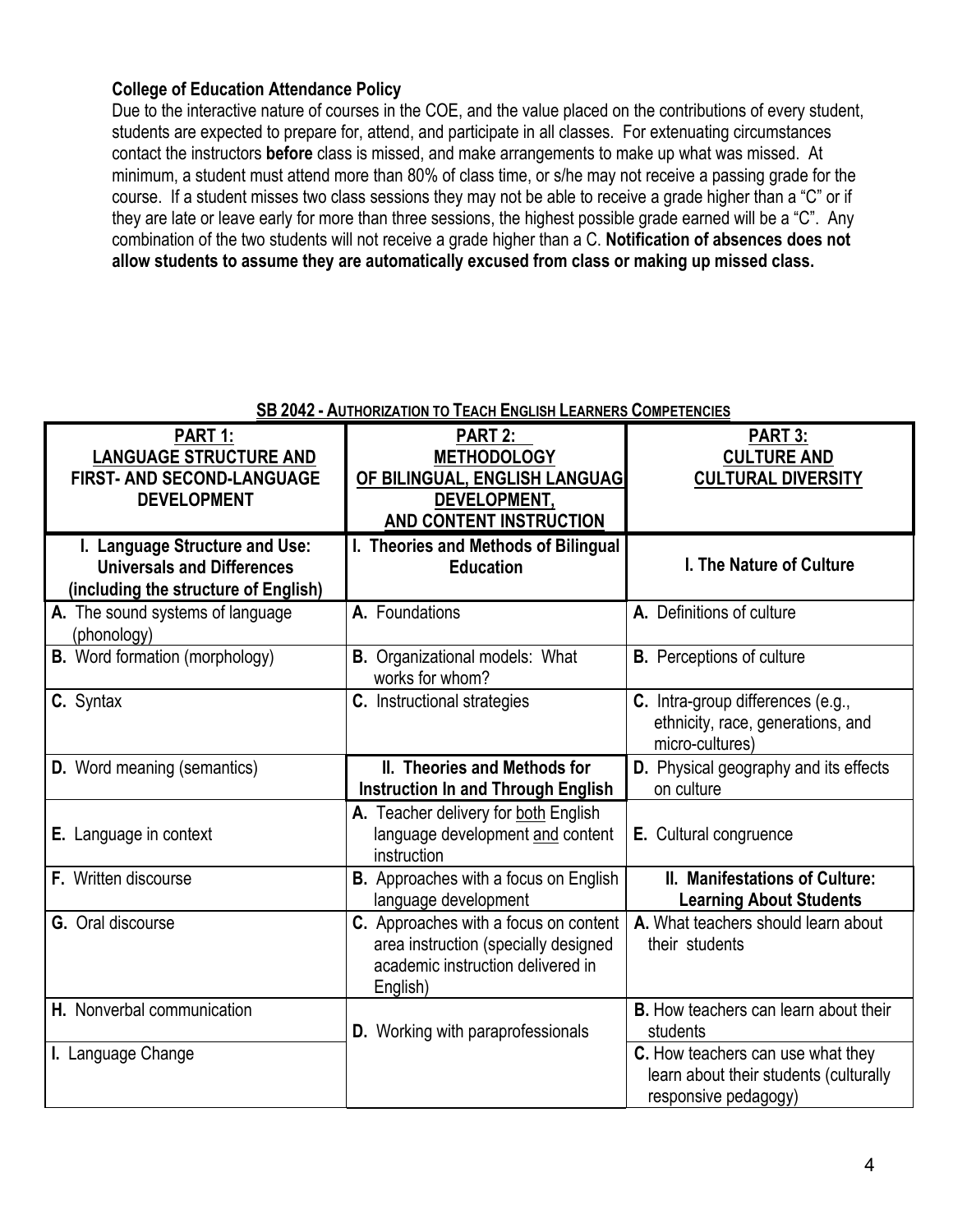| II. Theories and Factors in First- and<br><b>Second-Language Development</b>                                                                    | III. Language and Content Area<br><b>Assessment</b> |                                             |
|-------------------------------------------------------------------------------------------------------------------------------------------------|-----------------------------------------------------|---------------------------------------------|
|                                                                                                                                                 |                                                     | <b>III. Cultural Contact</b>                |
| A. Historical and current theories and<br>models of language analysis that have<br>implications for second-language<br>development and pedagogy | A. Purpose                                          | A. Concepts of cultural contact             |
| <b>B.</b> Psychological factors affecting first-<br>and second-language development                                                             | <b>B.</b> Methods                                   | Stages of individual cultural contact<br>В. |
| C. Socio-cultural factors affecting first-<br>and second-language development                                                                   | C. State mandates                                   | The dynamics of prejudice<br>C.             |
| D. Pedagogical factors affecting first- and<br>second-language development                                                                      | <b>D.</b> Limitations of assessment                 | Strategies for conflict resolution<br>D.    |
| E. Political factors affecting first- and<br>second-language development                                                                        | <b>E.</b> Technical concepts                        |                                             |
|                                                                                                                                                 |                                                     | IV. Cultural Diversity in U.S. and CA.      |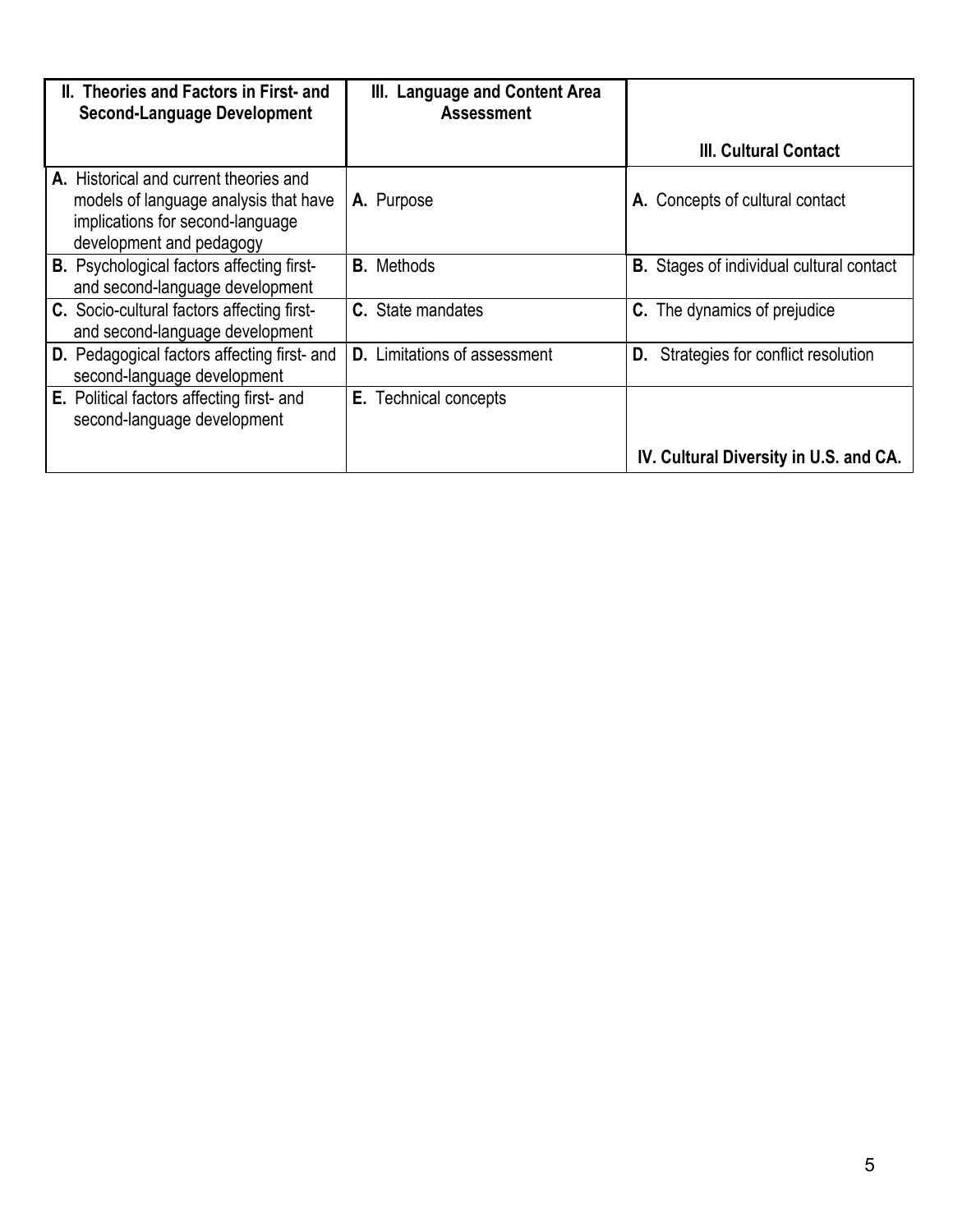# **Differentiated Lesson Plan 20 points**

# **Learner Objectives:** Teacher candidates will be able to design a lesson that differentiates content, process and product to maximize learning for students with diverse needs.

**Assessment:** With a partner teacher candidates will write a universal lesson plan that differentiates content, process, and product for students learning English, students that are accelerated learners, and students with special needs.

**Preparation:** Before beginning assignment teacher candidates read the following resources and demonstrate the ability to complete the prerequisite skills.

| <b>Resources</b>  | Title and necessary information:                                                              |
|-------------------|-----------------------------------------------------------------------------------------------|
| Textbook/chapters | Choate, J. S. (2000) Sucessful inclusive teaching (3rd ed.). Needham, MA: Allyn & Bacon.      |
|                   | Chapters16                                                                                    |
|                   | Villa, Richard, & Thousand, Jacquelyn. (1995). Creating and inclusive school. Alexandria, VA: |
|                   | ASCD. Chapters To Be Assigned                                                                 |
| Internet Site(s)  | Tomlinson, Carol Ann. (1999). The Differentiated Classroom: Responding to the needs of all    |
|                   | learners. Alexandria, VA: Association for Supervision and Curriculum Development. ISBN #      |
|                   | 0-87120-342-1 (Available free through CSUSM e books library.)                                 |
|                   | California Department of Education: ELD content standards and content standards for all       |
|                   | content areas                                                                                 |
|                   | <b>COE Lesson Format form CSUSM website</b>                                                   |

# **Prerequisite skills:**

- Teacher candidates are able to write a lesson plan using the COE lesson format.
- Teacher candidates are able to differentiate curriculum and instruction based on content, process, and product as define by Carol Ann Tomlinson (1999).
- Teacher candidates are able to use information about students' readiness range (skills, reading, thinking & information), learning profiles, interests, talents, and culture to differentiate curriculum and instruction (Tomlinson, 1999).
- Teacher candidates are able to identify strategies to meet the needs o
	- o Students learning English (including differentiation for Beginning, Intermediate, and Advanced levels)
	- o Students that need special education support under IDEA &/or ADA as referred to by Choate (2000) and Villa & Thousand (1995)

# **Task Guidelines**

- 1. Design a lesson plan using COE lesson format.
- 2. Describe what you know about the learners and their context in detail. When describing students that are learning English and their levels of language acquisition, students that are accelerated learners, and students that need special education supports under IDEA &/or ADA include, readiness range (skills, reading, thinking & information), learning profiles, interests, talents, and culture for all students.
- 3. Design a differentiated lesson plan. Consider the lesson you are revising, what content, process and products does the lesson incorporate? How could you revise the lesson to differentiate the content, process, or product for your students learning English, for your accelerated learners and your students with special needs? Address their individual needs based on their readiness (skills, reading, thinking & information), learning profile, interests, talents, and culture.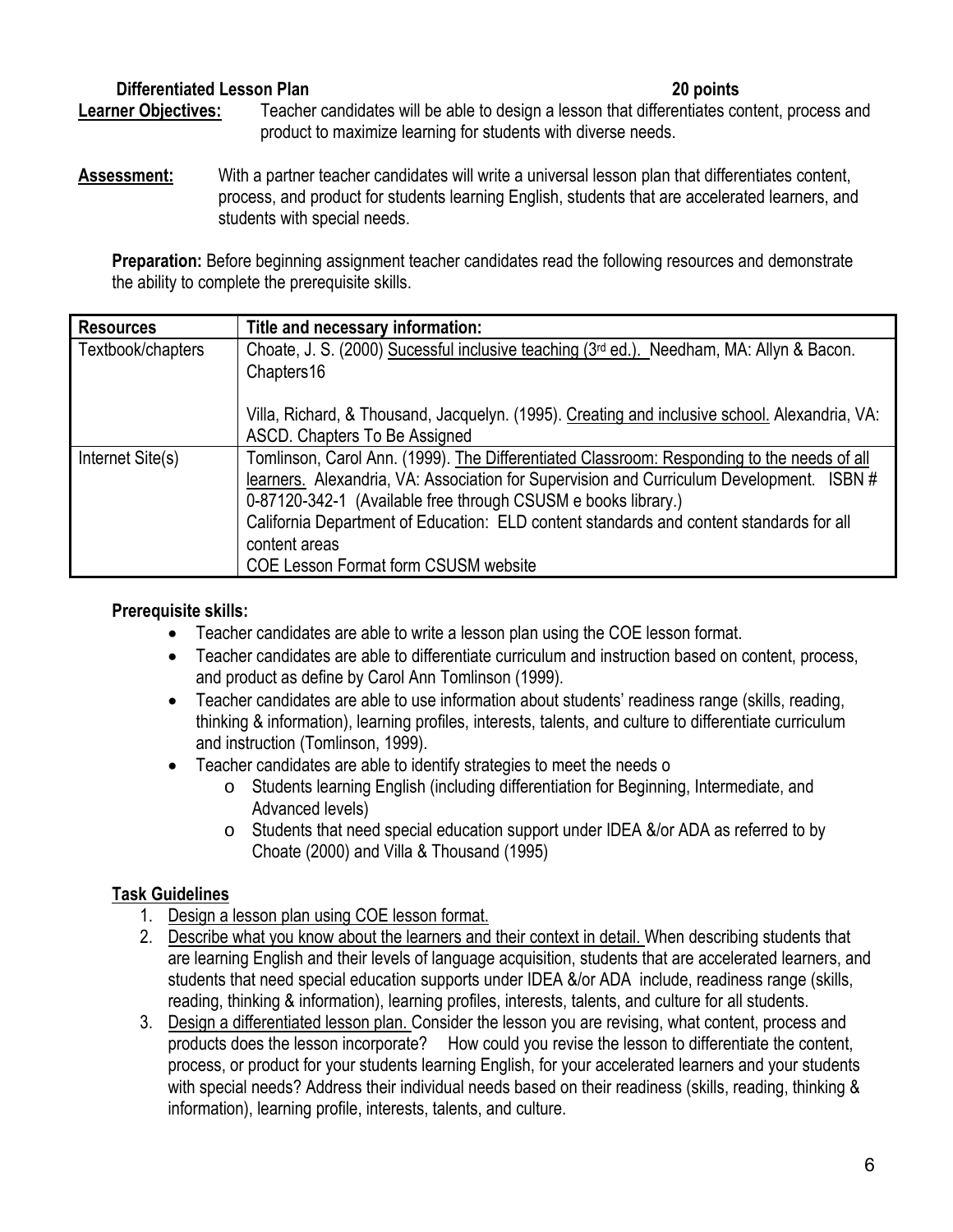4. Plan Implementation. Accommodations need to be provided with dignity. All students need to feel comfortable and supported to maximize learning. What will you do to create an environment so the whole community values differentiation?

# **Lesson Plan Format**

# **I. CONSIDERATIONS BEFORE THE LESSON Facts about the Learners**

Who are my students and how do they learn?

What forms of communication do my students use?

# **Content/Context**

Content area(s) or discipline(s) Grade level(s) Content standards addressed Lesson's Objectives Prior knowledge and skills

# **Product/Assessments**

In what varied authentic ways will students demonstrate accomplishment of the objectives? What criteria will you use to judge students' success for each objective?

# **Management/Discipline Considerations**

What materials and resources are needed? How will you incorporate technology? How will you handle the room arrangement? How will you handle student grouping? How will you handle student transitions and misbehavior?

# **II. OPENING THE LESSON/** *INTO*

Anticipatory Set - How will you motivate and focus students?

# **III. PROCESS/STEPS OF INTRUCTION/** *THROUGH*

# **A. Teacher Input**

- 1. How will you describe and model skills?
- 2. How will you provide examples and non-examples?
- 3. How will teach to the objective(s)?
- 4. How will you actively involve all students?
- 5. What will the teacher do?
- 6. What will the student do?

# **B. Guided Practice**

- 1. How will students practice alone?
- 2. How will you check for understanding?
- 3. What will your interventions consist of if the objectives are not being met?

# **C. Independent Practice/Formative Assessment**

What benchmark criteria will you look for to assess if students are meeting the objectives?

# **D. Closure/Summative Assessment**

 How will you have students summarize their learning? How will you assess students have met the objectives?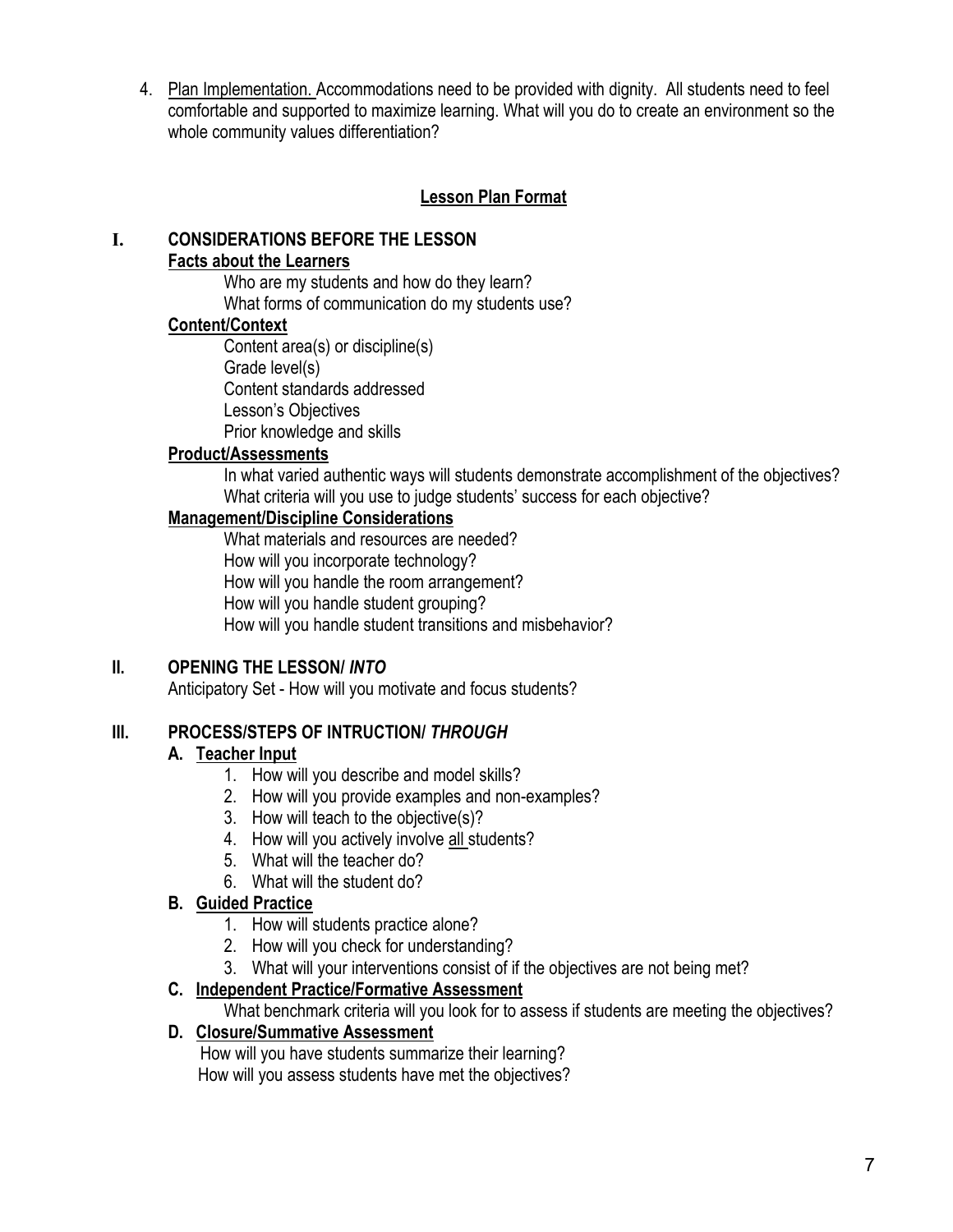# **IV. AFTER THE LESSON/***BEYOND*

# **A. Transfer**

How will your structure opportunities for students to continue practice and transfer learning?

# **B. Reflection**

- 1. What went well in the lesson and was it relevant and worthwhile?
- 1. What evidence do you have that the lesson went well?
- 2. What changes will you make to enhance learning?
- 3. What benefits do these changes have for the students and your effectiveness as a teacher?

# **Differentiated Lesson Plan Graphic Organizer**

# **Students with Special Needs**

| Differentiation Strategy: What | Assessment: What will the student do to display learning with specific              |
|--------------------------------|-------------------------------------------------------------------------------------|
| will teacher do to meet the    | differentiation. How will you assess students learning? What criteria will you use? |
| students needs                 |                                                                                     |
| <b>Content Differentiation</b> |                                                                                     |
|                                |                                                                                     |
|                                |                                                                                     |
|                                |                                                                                     |
| <b>Process Differentiation</b> |                                                                                     |
|                                |                                                                                     |
|                                |                                                                                     |
|                                |                                                                                     |
| <b>Product Differentiation</b> |                                                                                     |
|                                |                                                                                     |
|                                |                                                                                     |
|                                |                                                                                     |

# **Students that are Accelerated Learners GATE**

| Differentiation Strategy: What<br>will teacher do to meet the | Assessment: What will the student do to display learning with specific<br>differentiation. How will you assess students learning? What criteria will you use? |
|---------------------------------------------------------------|---------------------------------------------------------------------------------------------------------------------------------------------------------------|
| students needs                                                |                                                                                                                                                               |
| <b>Content Differentiation</b>                                |                                                                                                                                                               |
| <b>Process Differentiation</b>                                |                                                                                                                                                               |
| <b>Product Differentiation</b>                                |                                                                                                                                                               |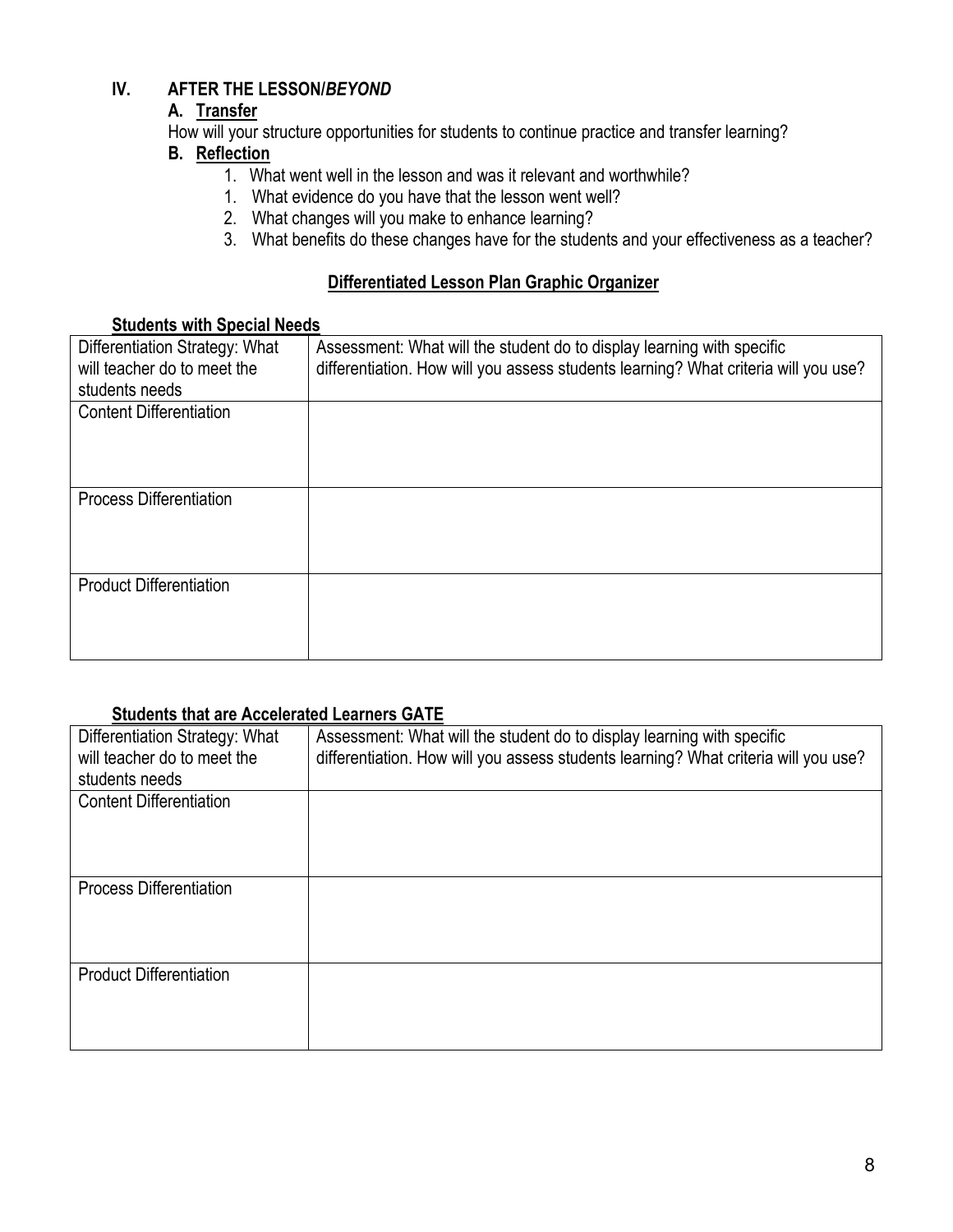# **Differentiated Lesson Plan Graphic Organizer**

| <u> Attitudino Lotinining Lingmond</u> |                                                                                     |
|----------------------------------------|-------------------------------------------------------------------------------------|
| Differentiation Strategy: What         | Assessment: What will the student do to display learning with specific              |
| will teacher do to meet the            | differentiation. How will you assess students learning? What criteria will you use? |
| students needs                         |                                                                                     |
| <b>Content Differentiation</b>         |                                                                                     |
|                                        |                                                                                     |
|                                        |                                                                                     |
|                                        |                                                                                     |
| <b>Process Differentiation</b>         |                                                                                     |
|                                        |                                                                                     |
|                                        |                                                                                     |
|                                        |                                                                                     |
| <b>Product Differentiation</b>         |                                                                                     |
|                                        |                                                                                     |
|                                        |                                                                                     |
|                                        |                                                                                     |
|                                        |                                                                                     |

# **Students Learning English - Beginning Level**

# **Students Learning English – Intermediate Level**

| Differentiation Strategy: What<br>will teacher do to meet the | Assessment: What will the student do to display learning with specific<br>differentiation. How will you assess students learning? What criteria will you use? |
|---------------------------------------------------------------|---------------------------------------------------------------------------------------------------------------------------------------------------------------|
| students needs                                                |                                                                                                                                                               |
| <b>Content Differentiation</b>                                |                                                                                                                                                               |
| <b>Process Differentiation</b>                                |                                                                                                                                                               |
| <b>Product Differentiation</b>                                |                                                                                                                                                               |

# **Students Learning English – Advanced Level**

| Differentiation Strategy: What<br>will the teacher do to meet the<br>students' needs? | Assessment: What will the student do to display learning with specific<br>differentiation. How will you assess students learning? What criteria will you use? |
|---------------------------------------------------------------------------------------|---------------------------------------------------------------------------------------------------------------------------------------------------------------|
| <b>Content Differentiation</b>                                                        |                                                                                                                                                               |
| <b>Process Differentiation</b>                                                        |                                                                                                                                                               |
| <b>Product Differentiation</b>                                                        |                                                                                                                                                               |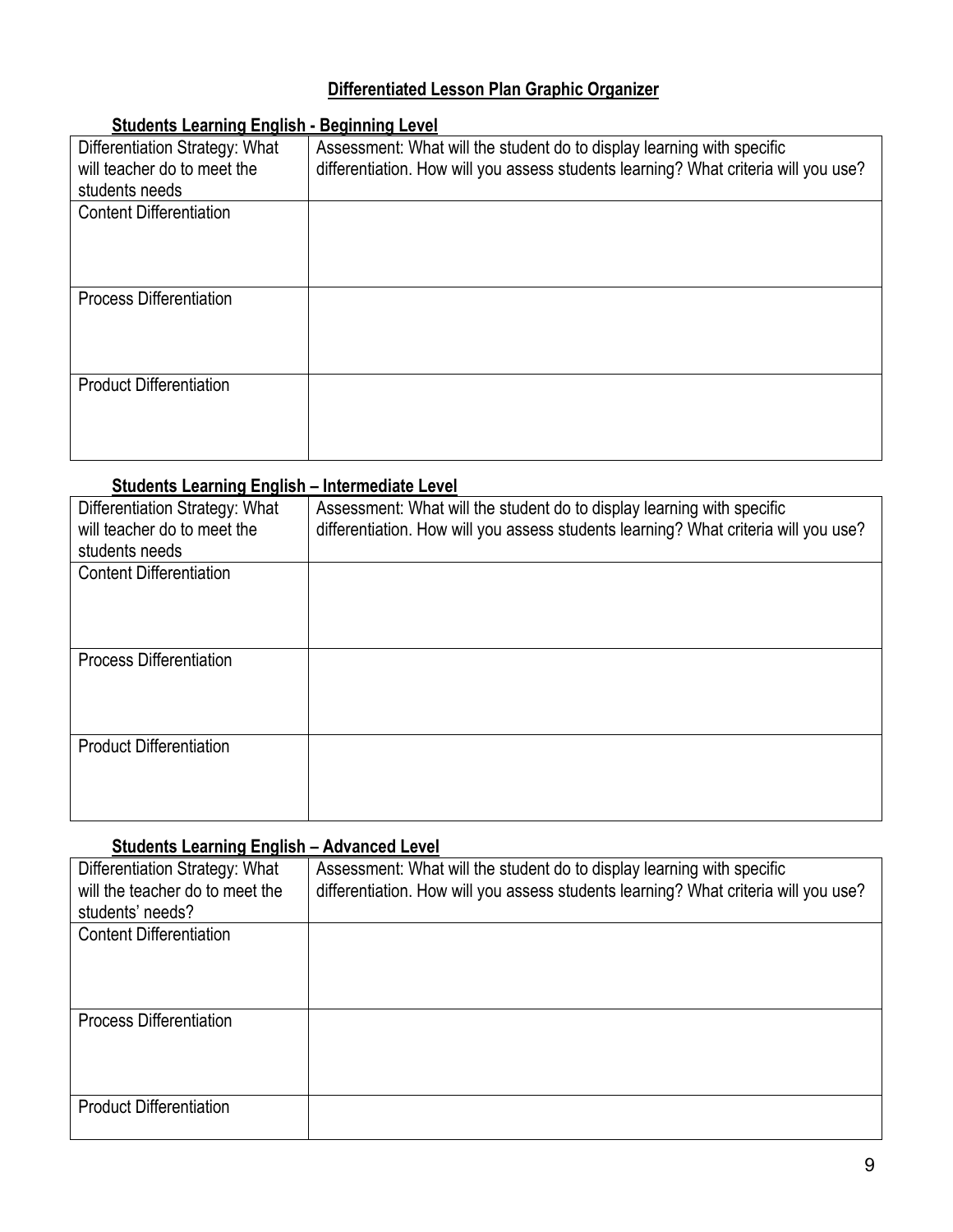# **Differentiated Lesson Plan Rubric**

|                                   | <b>Beginning to Meet</b>                                 | Approaching                                           | <b>Meets Expectations</b>                            | <b>Total</b>  |
|-----------------------------------|----------------------------------------------------------|-------------------------------------------------------|------------------------------------------------------|---------------|
| <b>Elements</b>                   | <b>Expectations</b>                                      | <b>Expectations</b>                                   | 4 points                                             | <b>Points</b> |
|                                   | 1 point                                                  | 2 points                                              |                                                      |               |
| <b>Facts About</b>                | Identify number of                                       | Describe each students'                               | Identify the students                                |               |
| <b>Learners</b>                   | students that are learning<br>English, students that are | readiness range (skills,<br>reading, thinking &       | educational implications<br>based on their label and |               |
|                                   | accelerated, and students                                | information), learning                                | their readiness range,                               |               |
|                                   | with special ed. labels                                  | profiles, interests, talents,                         | learning profiles,                                   |               |
|                                   | under IDEA &/or ADA                                      | and culture                                           | interests, talents, and                              |               |
|                                   |                                                          |                                                       | culture                                              |               |
| <b>Content</b>                    | 1-2 modifications for 1-                                 | 3-4 modifications for 51-                             | 5 or more modifications                              |               |
| <b>Differentiation:</b>           | 50% of students                                          | 74% of students                                       | for 75-100% of students                              |               |
| modifications for<br>curriculum,  |                                                          |                                                       |                                                      |               |
| materials & goals                 |                                                          |                                                       |                                                      |               |
| <b>Process</b>                    | 1-2 modifications for 1-                                 | 3-4 modifications for 51-                             | 5 or more modifications                              |               |
| <b>Differentiation:</b>           | 50% of students                                          | 74% of students                                       | for 75-100% of students                              |               |
| modifications for                 |                                                          |                                                       |                                                      |               |
| teaching/learning                 |                                                          |                                                       |                                                      |               |
| process (include                  |                                                          |                                                       |                                                      |               |
| environment and                   |                                                          |                                                       |                                                      |               |
| management                        |                                                          |                                                       |                                                      |               |
| considerations)<br><b>Product</b> | 1-2 modifications for 1-                                 | 3-4 modifications for 51-                             | 5 or more modifications                              |               |
| <b>Differentiation:</b>           | 50% of students                                          | 74% of students                                       | for 75-100% of students                              |               |
| modifications for                 |                                                          |                                                       |                                                      |               |
| assessment                        |                                                          |                                                       |                                                      |               |
| <b>Differentiation</b>            | Differentiations provided                                | Differentiation is used in                            | Differentiation strategies                           |               |
| Implementation                    | for some students, but                                   | a way that highlights                                 | are seamless and in                                  |               |
|                                   | not all                                                  | students' differences and                             | place for all students, so                           |               |
|                                   |                                                          | does not support                                      | that students feel                                   |               |
|                                   |                                                          | students to feel important<br>and valuable members of | important and valuable<br>members of the             |               |
|                                   |                                                          | community                                             | community                                            |               |
| <b>Total Points</b>               |                                                          |                                                       |                                                      | /20           |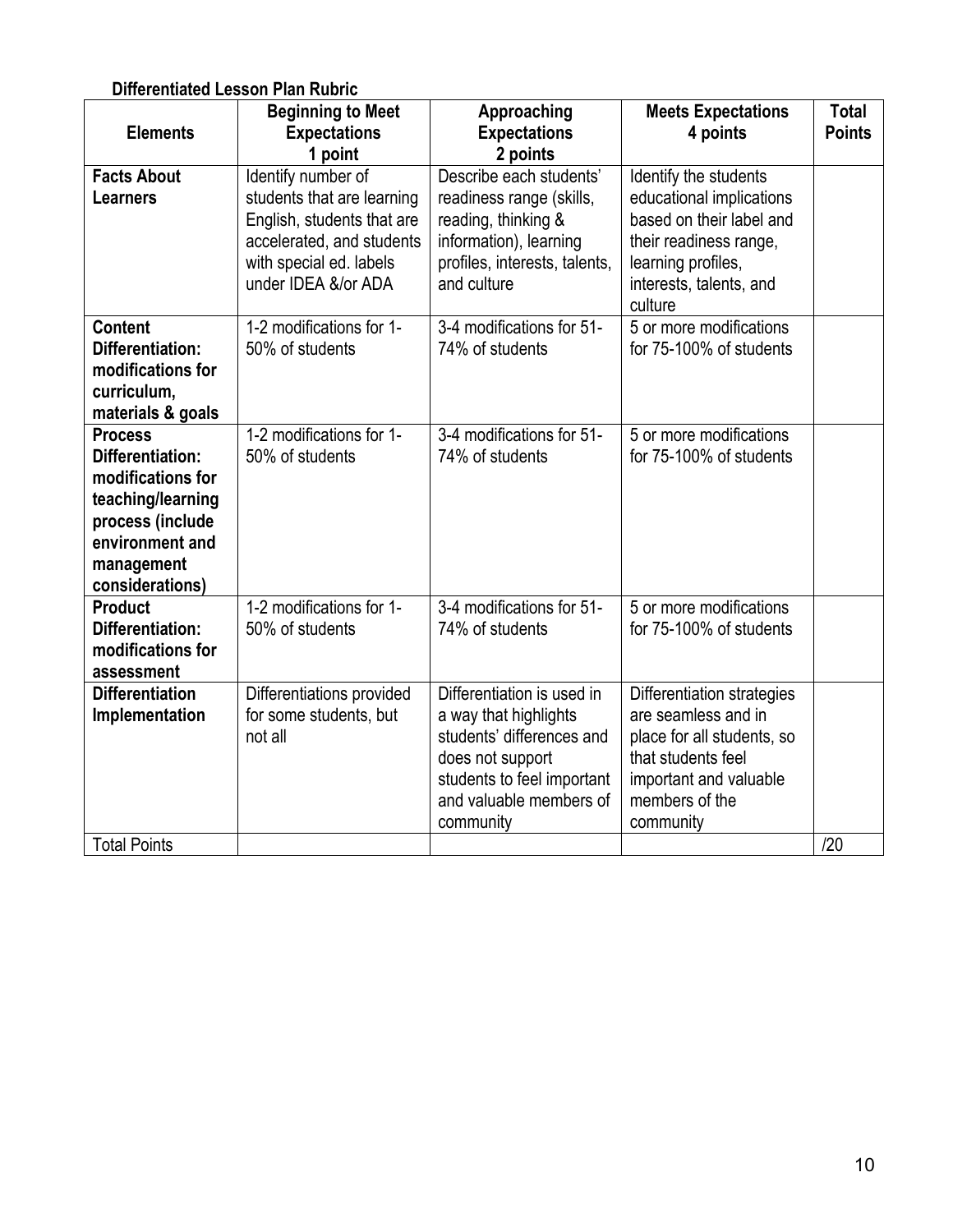| <b>Student Study Team (SST) Process</b> |                                                                                                                         | 15 points |
|-----------------------------------------|-------------------------------------------------------------------------------------------------------------------------|-----------|
| <b>Learner Objectives:</b>              | Knowledge and skill in conducting and participating in the Student Study Team general<br>education pre-referral process |           |
| Assessment:                             | Teacher candidates apply their knowledge of the SST processes by reviewing the video or                                 |           |

observe a live SST at a school to analyze and critique the SST process. A **4 page** paper will reflect their knowledge and connection of what they have learned and observed.

| Resource(s):   | Title and necessary information:                                                                                                                                                    |
|----------------|-------------------------------------------------------------------------------------------------------------------------------------------------------------------------------------|
| Textbook/pages | Choate, J.S. (2000) Successful inclusive teaching: Proven ways to detect and correct<br>special needs (3rd ed.), pp 1-17. Boston: Allyn & Bacon. (ISBN 0-205-30621-7) Chapter<br>16 |
| Video/segment  | Video Segment # 1 "Promoting Success for All Students" The Inclusion Series (1998)<br>Weland Prods/KCET and Allyn & Bacon. (ISBN 0-205-29111-2)                                     |
|                | Video Segment # 3 "Working Together – The Collaborative Process" The Inclusion Series<br>(1998) Weland Prods/KCET and Allyn & Bacon. (ISBN 0-205-29111-2)                           |

# **TASK AND GUIDELINES**

# **Objectives**

The objectives of having you review or attend a SST to give you the opportunity to:

- demonstrate knowledge of the use of the SST model
- recognize the various roles of the SST members
- examine support options for students based upon their unique individual characteristics
- understand the use of pre-referral strategies and interventions to assist the child in class
- clarify the initial procedures involved in identifying students for special education support

# **Preparation**

• Watch the video segments #1 and #3 of the Inclusion Series that models the SST process and the elements of effective collaborative teaming.

# **Tasks**

- Observe a live SST meeting or if you do not have access review the video
- Use the SST summary form to assist you while watching the meeting
- Write a 4 page paper connecting what you learned in class in comparison to the video or live SST meeting.
- Reflect on the model we discussed in class and address the following:
	- 1. What is the philosophy of the Student Study Team?
	- 2. Does the SST meet the legal requirements?
	- 3. What are the duties of the referring teacher?
	- 4. Who chairs the meeting and how did you see their responsibilities?
	- 5. Discuss the members of the team and their duties. How did you see this team working together?
	- 6. How are records kept of the meetings?
	- 7. What is the parent and student involvement?
	- 8. Were the interventions appropriate?
	- 9. How are outside agencies used?
	- 10. How does the model you observed differ from the one we discussed in class?
	- 11. How did you see this process supporting the child?
	- 12. What changes would you make to this schools process?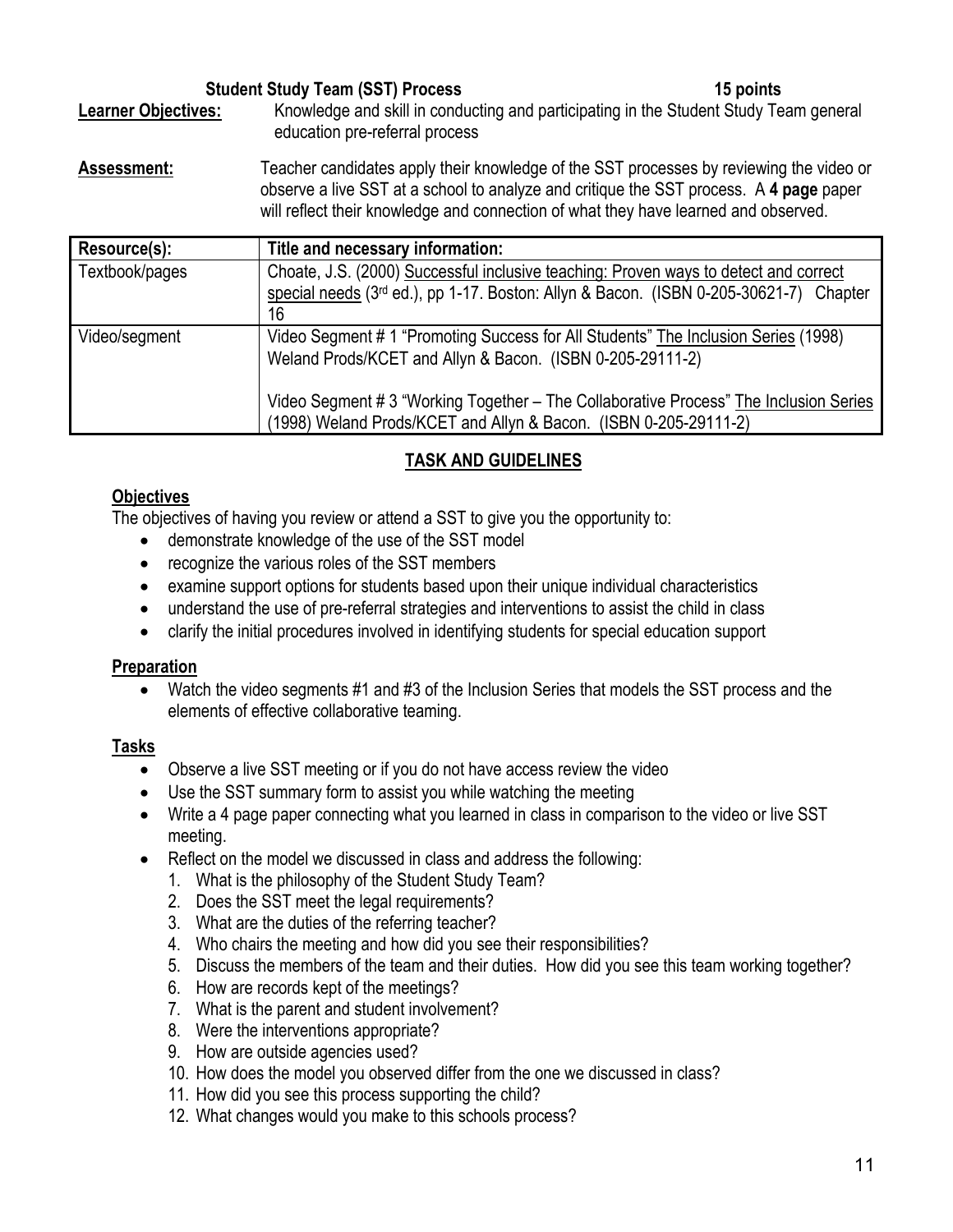# SST Summary Form **Date of Meeting Lines and Date of Meeting Lines 2018 Teacher\_\_\_\_\_\_\_\_\_\_\_\_\_\_\_ \_\_\_School \_\_\_\_\_\_\_\_\_\_\_\_\_\_\_\_\_\_\_\_\_\_\_\_\_\_\_\_\_\_\_\_ Team\_\_\_\_\_\_\_\_\_\_\_\_\_\_\_\_\_\_\_\_\_\_\_\_\_\_\_\_ \_\_\_\_\_\_\_\_\_\_\_\_\_\_\_\_\_\_\_\_\_\_\_\_\_\_\_\_\_\_\_\_\_\_\_ Student \_\_\_\_\_\_\_\_\_\_\_\_\_\_\_\_\_\_\_\_ \_\_\_\_\_\_\_\_\_\_\_\_\_**

Primary Language\_\_\_\_\_\_\_\_\_\_\_\_\_\_\_Grade\_\_\_\_\_ DOB \_\_\_\_\_Parents \_\_\_\_\_\_\_\_\_\_\_\_\_\_\_\_\_\_\_\_\_

**M\_\_\_\_ F** \_\_\_\_\_\_\_\_

| <b>STRENGTHS</b> | <b>CONCERNS</b> | <b>KNOWN</b><br><b>INFORMATION</b> | <b>KNOWN</b><br><b>MODIFICATIONS</b><br>$(+/-)$ | QUESTION<br>$\mathsf S$ | <b>STRATEGIES</b><br><b>BRAIN STORM</b> | <b>ACTION</b> | WHO/<br><b>WHEN</b>  |
|------------------|-----------------|------------------------------------|-------------------------------------------------|-------------------------|-----------------------------------------|---------------|----------------------|
|                  |                 |                                    |                                                 |                         |                                         |               |                      |
|                  |                 |                                    |                                                 |                         |                                         |               |                      |
|                  |                 |                                    |                                                 |                         |                                         |               |                      |
|                  |                 |                                    |                                                 |                         |                                         |               |                      |
|                  |                 |                                    |                                                 |                         |                                         |               |                      |
|                  |                 |                                    |                                                 |                         |                                         |               |                      |
|                  |                 |                                    |                                                 |                         |                                         |               |                      |
|                  |                 |                                    |                                                 |                         |                                         |               | Follow<br>Up<br>Date |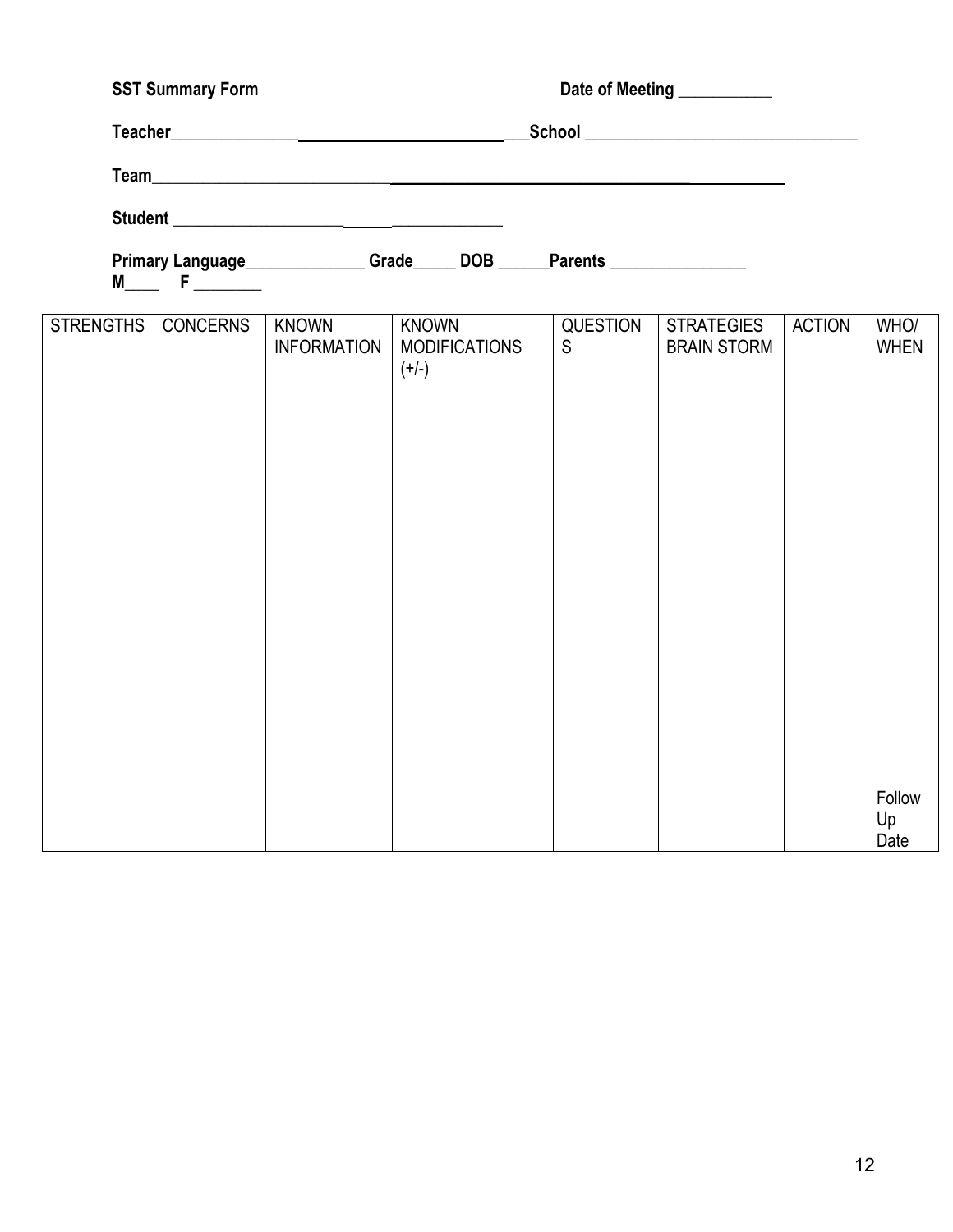|                         | <b>Student Study Team (SST) Rubric</b> |                           |                                      |              |
|-------------------------|----------------------------------------|---------------------------|--------------------------------------|--------------|
| <b>Element</b>          | <b>Developing</b>                      | <b>Meets Expectations</b> | <b>Exceeds Expectations</b>          | <b>Total</b> |
|                         | 1 point                                | 1.5 points                | 2 points                             |              |
|                         | Understands a few                      | Is able to transfer       | Able to discuss the process          |              |
| Knowledge of the        | components of the                      | knowledge of the          | observed in direct relationship to   |              |
| <b>SST process</b>      | process.                               | process to connect to a   | the needed components of a           |              |
|                         |                                        | life/video observation.   | successful SST.                      |              |
| <b>Recognizes the</b>   | Able to discuss                        | Can recognize the roles   | Recognizes the roles and             |              |
| roles and               | some roles and                         | discussed in class and    | responsibilities and is able to      |              |
| responsibilities of     | responsibilities of                    | discuss what was          | discuss the roles by analysis of     |              |
| the SST members.        | the team members.                      | observed.                 | possible improvement.                |              |
|                         | Able to recognize                      | Understanding of the      | Has an understanding of the          |              |
|                         | the interventions                      | student's strengths and   | interventions and how they are       |              |
| Development of          | that the team                          | challenges in             | related to the students needs.       |              |
| <b>Interventions</b>    | decided.                               | connection with the       | Able to analyze and discuss          |              |
|                         |                                        | interventions discussed.  | possible improvements for the        |              |
|                         |                                        |                           | interventions.                       |              |
|                         | There is no                            | The implementation and    | The implementation plan and          |              |
| Implementation          | recognition of how                     | the monitoring system is  | monitoring is discussed and          |              |
| and Monitoring          | the interventions                      | recognized and            | analyzed to meet the needs of the    |              |
| <b>Interventions</b>    | will be implemented                    | discussed.                | child.                               |              |
|                         | or monitored.                          |                           |                                      |              |
| <b>Use of Resources</b> | No resources were                      | School resources were     | Analysis of the school, community,   |              |
|                         | mentioned.                             | identified.               | and family resources were            |              |
|                         |                                        |                           | identified in the intervention plan. |              |
| <b>Procedures</b>       | No identified                          | The procedure was         | The procedures for the referral      |              |
| identified in the       | process for the                        | identified.               | were discussed to support or not     |              |
| referral process.       | referral.                              |                           | support the referral.                |              |
|                         | Understanding of                       | Understands the           | Able to analyze the process and      |              |
| <b>Overall</b>          | the process without                    | process and the           | determine how a teacher could        |              |
| understanding of        | connection to how                      | interventions.            | make the process more supportive     |              |
| the SST process         | students are given                     |                           | of the student and the               |              |
|                         | assistance.                            |                           | interventions. (3 points)            |              |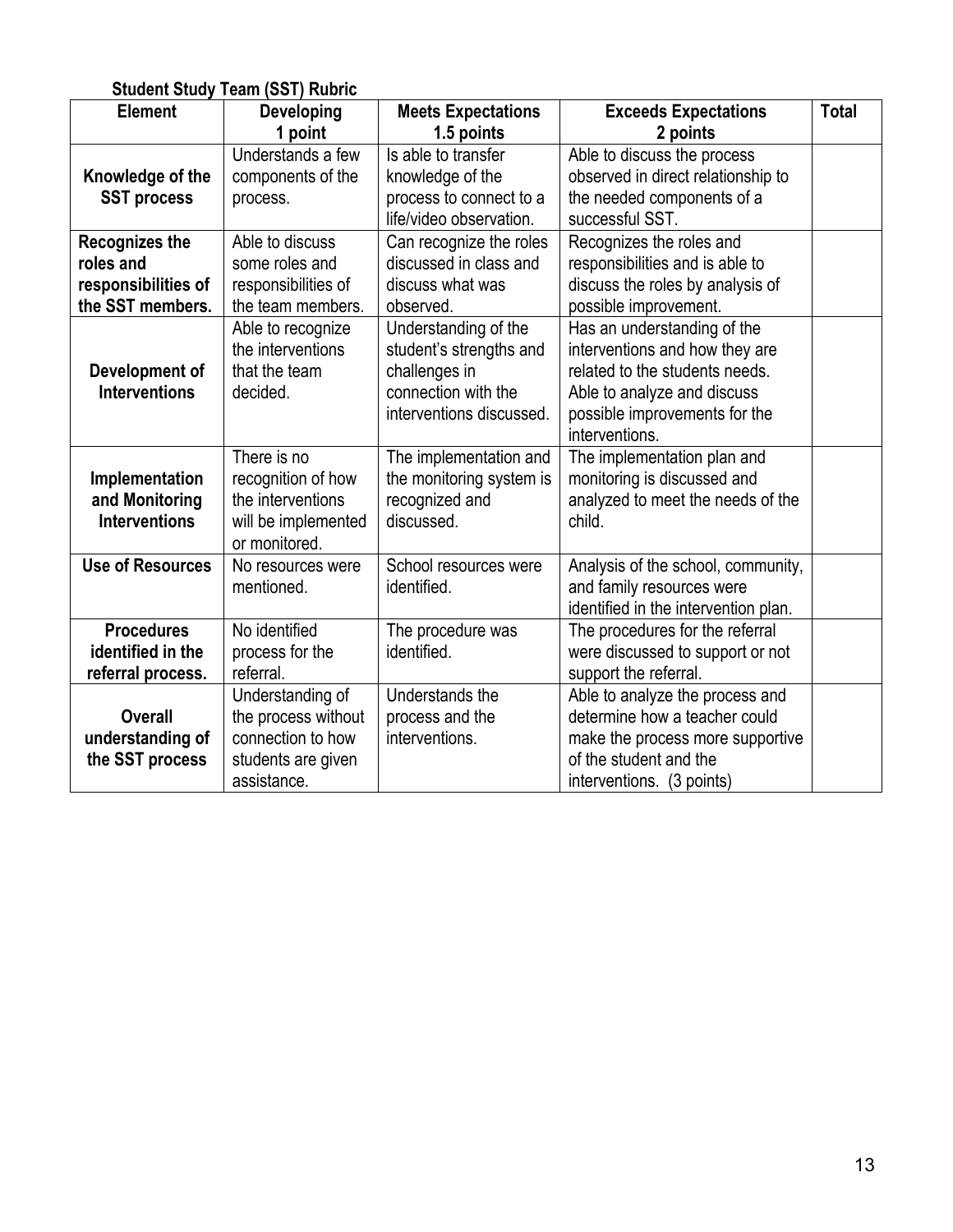# **Observation – Children at play 20 points**

**Learner Outcomes:** Teacher candidates will apply their knowledge of observation skills, including identification of major characteristics of the cognitive level of learning and social behaviors of children to:

- Determine the cognitive development of the child in relationship to other children.
- Teacher candidates are able to record what they observe
- Teacher candidates are able to write up their observation notes in relationship to Vygotsky and Piaget theories of learning.

- **Assessment:** Teacher candidates will apply their knowledge of professional observation skills and write a **4 page** paper connecting their learning of children's cognitive progression by:
	- 1) Observing children while they are playing.
	- 2) Take objective notes on the student's behavior.
	- 3) Write up a report summarizing the observation and make connections between your observation and Vygotsky and Piaget theories.

| <b>Resources</b>   | Title and necessary information:                                                                |
|--------------------|-------------------------------------------------------------------------------------------------|
| <b>Textbook</b>    | Marion, Valadez, and Woo (2003). Elementary Teaching and Learning: Pearson Custom<br>Publishing |
| Internet Resources | Sites involving other learning theories.                                                        |

# **Task Guidelines**

- 1. Review Theme 1 chapter thoroughly to guide you in your observation.
- 2. Identify a group of children to observe.
	- a. DO NOT observe children you know or are related to. Being objective is critical to good observation.
	- b. Chose two or more children as they play in a park setting, neighborhood, beach, or any public place.
- 3. Observe the student for 30-60 minutes.
- 4. Introduce the setting and the ages of the children.
- 5. Observation facts: describe the interactions/play you have observed such as:
	- how the student's body language effects other children
	- the student's facial expressions and how it contributes to play
	- the student's actions/activities
	- the student's verbal and nonverbal interactions with peers
	- the student does to show their learning
	- verbal and nonverbal interactions with each other
	- the child's areas of strength
	- the child's areas of need
	- the areas of growth you would work on for each child you observed
- 6. Use data from observation to support your assessment
- 7. Focus on the behaviors you see and the comments you hear. It is important to be as specific as possible, even writing down comments verbatim. Specificity adds to the power of an observation.
- 8. Evaluate the developmental levels of the children based on your understanding of the theories proposed by Piaget and Vygotsky.
- 9. Elaborate on your evaluations, providing sound connections to your reading. Through your specific observations, show your reader how you came to your conclusions.
- 10. Be specific in making good connections between your observations and learning.
- 11. Conclude your observation with your reflection concerning what value the knowledge of theory provides for a teacher's practice.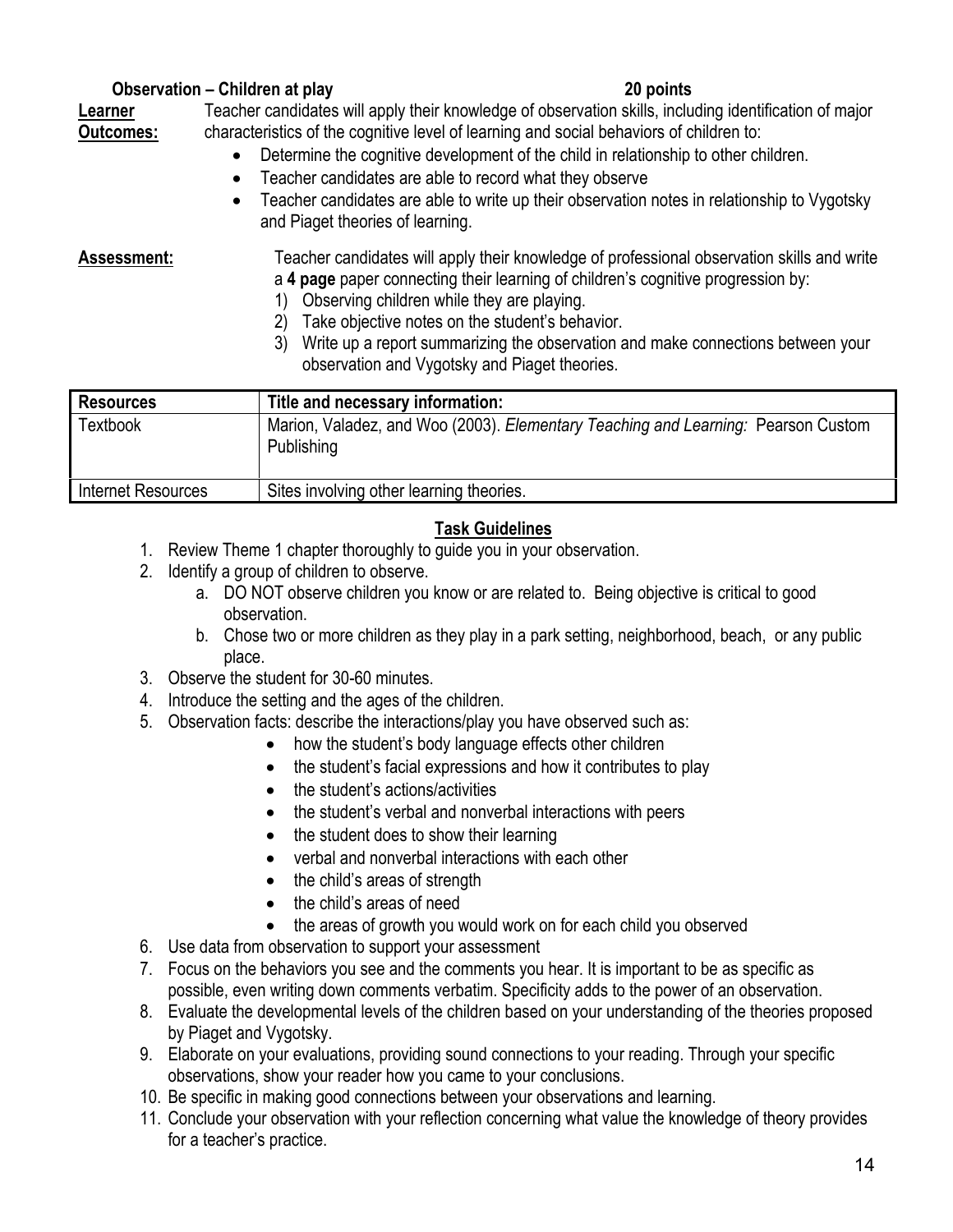# **Rubric for Observation: Children at play**

| <b>Elements</b>            | <b>Beginning to Meet</b><br><b>Expectations</b> | Approaching<br><b>Expectations</b> | <b>Meets Expectations</b><br>5 points | Total<br>Points |
|----------------------------|-------------------------------------------------|------------------------------------|---------------------------------------|-----------------|
|                            | 2 points                                        | 3 point                            |                                       |                 |
| Understanding of           | Minimum connection to                           | Some details that relate to        | Cover theories in                     |                 |
| theories as they relate    | the children observed                           | the children observed              | relationship to observation           |                 |
| to the observation         |                                                 |                                    | with rich details.                    |                 |
| <b>Observation skills</b>  | A few observation facts                         | Majority of observation            | All observation facts are             |                 |
|                            | are addressed                                   | facts are addressed.               | addressed in rich detail              |                 |
| Development levels of      | A minimal                                       | Able to relate to some of          | Clearly understand the                |                 |
| <b>Piaget and Vygotsky</b> | understanding of the                            | the developmental levels.          | theories and able to                  |                 |
|                            | developmental theories                          |                                    | related the observation to            |                 |
|                            |                                                 |                                    | the theories.                         |                 |
| <b>Reflection for</b>      | Minimal reflection                              | A few reflective comments          | Reflective thoughts on                |                 |
| teaching                   |                                                 | about theory in                    | how understanding the                 |                 |
|                            |                                                 | connection with teaching           | levels of cognition assist a          |                 |
|                            |                                                 |                                    | teacher                               |                 |
| <b>Total Points</b>        |                                                 |                                    |                                       | /20             |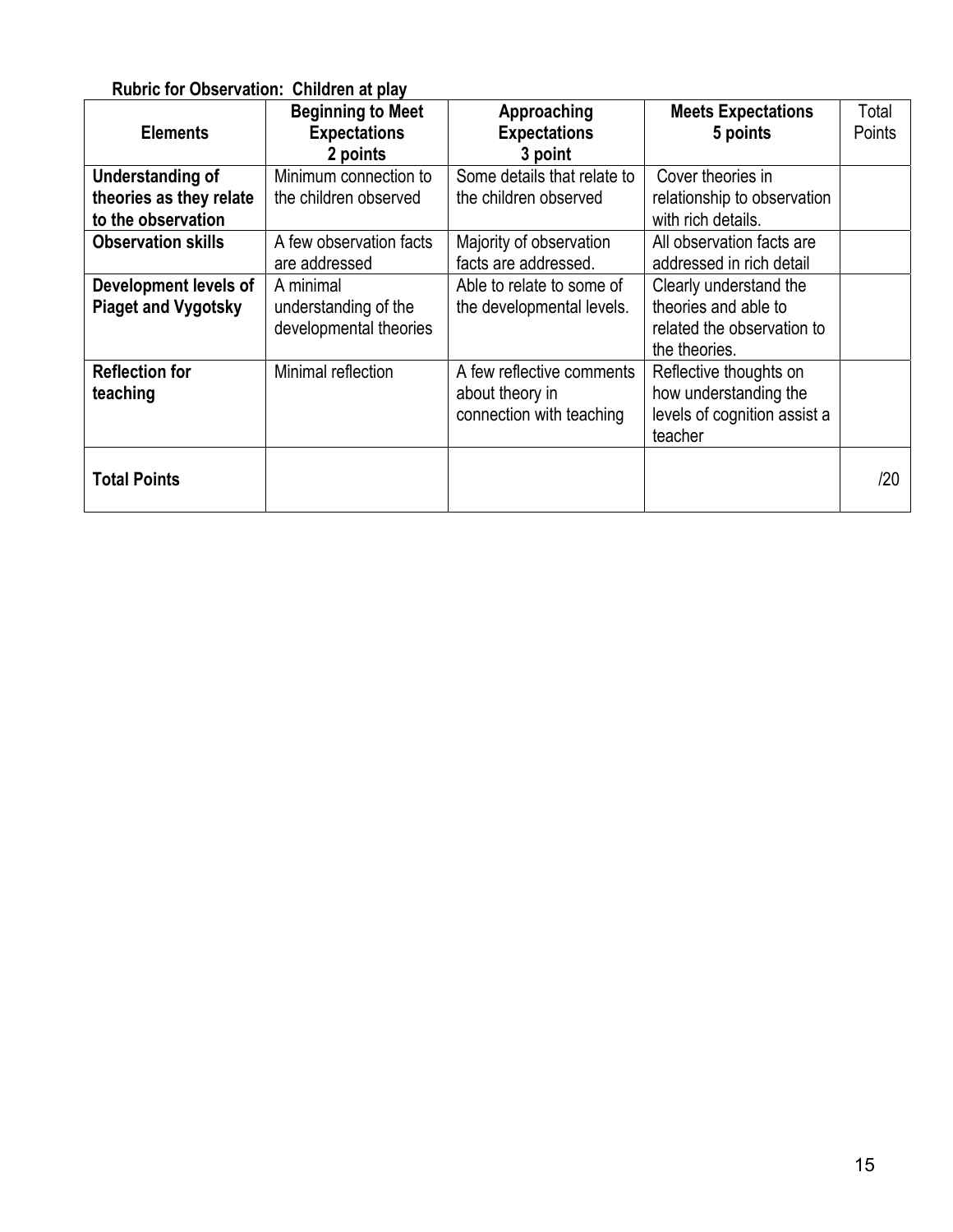# **Learner Objectives:** Knowledge and skill in creating an electronic portfolio.

**Assessment:** Teacher candidates apply what they have learned from the required assignments to the TPE's designated in a cogent, first person reflection in TaskStream.

> Teacher candidates will include all necessary components in their final submission of the electronic portfolio.

| Resource(s):     | Title and necessary information:                                                                                                                                                                                                            |
|------------------|---------------------------------------------------------------------------------------------------------------------------------------------------------------------------------------------------------------------------------------------|
| Internet Site(s) | http://lynx.csusm.edu/coe/eportfolio/index.asp<br>This will take you to the CSUSM COE website where you can get help with how to create<br>your electronic portfolio and information on the required elements.<br>http://www.taskstream.com |
|                  | This is the TaskStream home page where you will register for Taskstream and return to<br>when working on your electronic portfolio.                                                                                                         |

#### **Prerequisite skills:**

- 1. Register for Taskstream prior to the class period where it will be explained.
- 2. Attend class (workshop) to learn how to use the Taskstream program.

#### **Task guidelines:**

- 1. Students will send a written copy of one TPE to another student for peer editing via Taskstream email.
- 2. Students will send their edited copy to the instructor for comments on TPE 6D and TPE 10
- 3. Students will correct the TPE's based on the instructor's suggestions and send back to the instructor.

#### **Rubric for Taskstream**

| <b>Element</b> | <b>Beginning to Meet</b><br><b>Expectations</b><br>point | <b>Approaching Expectations</b><br>2 points | <b>Meets Expectations</b><br>5 points | Total<br>points |
|----------------|----------------------------------------------------------|---------------------------------------------|---------------------------------------|-----------------|
| TPE 6D         | Sent TPE to peer                                         | Sent TPE to instructor                      | Sent corrected TPE to<br>instructor   |                 |
| <b>TPE 10</b>  | Sent TPE to peer                                         | Sent TPE to instructor                      | Sent corrected TPE to<br>instructor   |                 |
| Total          |                                                          |                                             |                                       | /10             |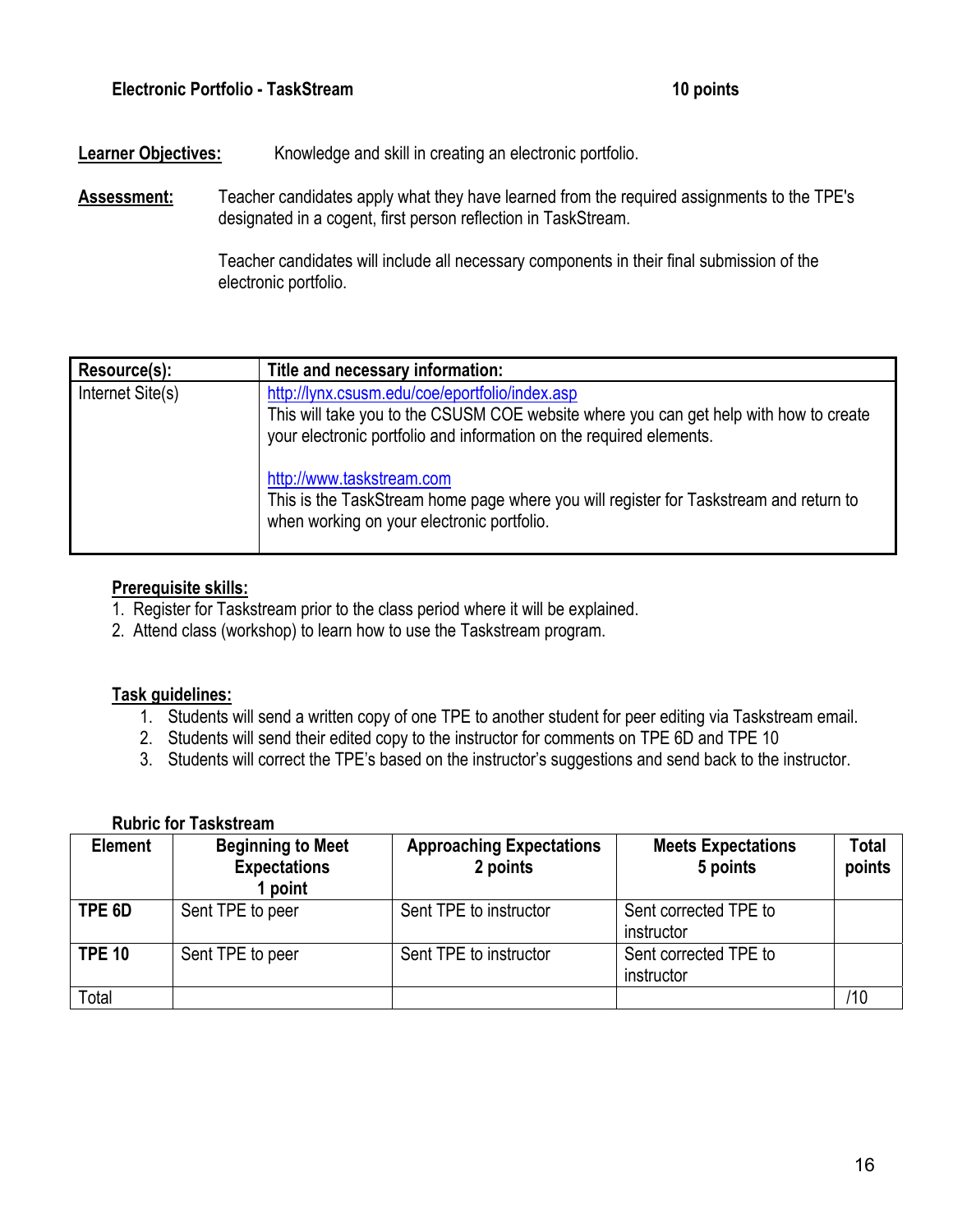# **Experiencing diversity 20 points**

| <b>Learning outcomes</b> | Students will be able to understand the challenge of feeling successful in an<br>unfamiliar setting/culture through direct, meaningful participation in the setting/culture<br>of their choice. |
|--------------------------|-------------------------------------------------------------------------------------------------------------------------------------------------------------------------------------------------|
|                          | The concertainty will be checked by a contract families with the concertable concertainty of the contract theorem                                                                               |

| <b>Assessment</b> | Prerequisite will include becoming familiar with the event they are going to attend through |
|-------------------|---------------------------------------------------------------------------------------------|
|                   | the internet or other resources.                                                            |
|                   | Teacher candidates will write a 3 page about an event they attended that was unfamiliar to  |
|                   | them based on culture, ethnicity, gender, or religious beliefs.                             |

| <b>Resources</b>  | Title and necessary information:<br>Marion, Valadez, and Woo (2003). Elementary Teaching and Learning: Pearson Custom<br>Publishing Theme 4<br>Web site or other resource for prerequisite of chosen event |
|-------------------|------------------------------------------------------------------------------------------------------------------------------------------------------------------------------------------------------------|
|                   |                                                                                                                                                                                                            |
| <b>Assessment</b> | Experiencing an event that causes the candidate to experience and understand how to                                                                                                                        |

support their future students when they enter their class that is unfamiliar to them.

#### **Prerequisite skills:**

- 1. Chose an event that you are not familiar with that will give you a new culture, ethnicity, gender, or religious experience.
- 2. Become knowledgeable about the event you will be visiting for background information.

# **Task guidelines:**

- 1. Give a description of the background information that was found prior to attending the event.
- 2. Give a description of the unfamiliar setting and culture of the event you attended.
- 3. Define how this unfamiliar event was an experience for you either negative or positive and why.
- 4. Describe interactions you had with individuals/group from the event.
- 5. Discuss one to three similarities/differences between your perspectives after reading about the event prior to attending.
- 6. Explain how this experience was different or similar to other events you have attended.
- 7. Write a reflection of your feelings of the unfamiliar event and draw some conclusions how you will parallel that situation which your students may also experience those feelings as they enter your class.
- 8. Discuss strategies you will use to diffuse students feelings of the unfamiliar or feeling left out.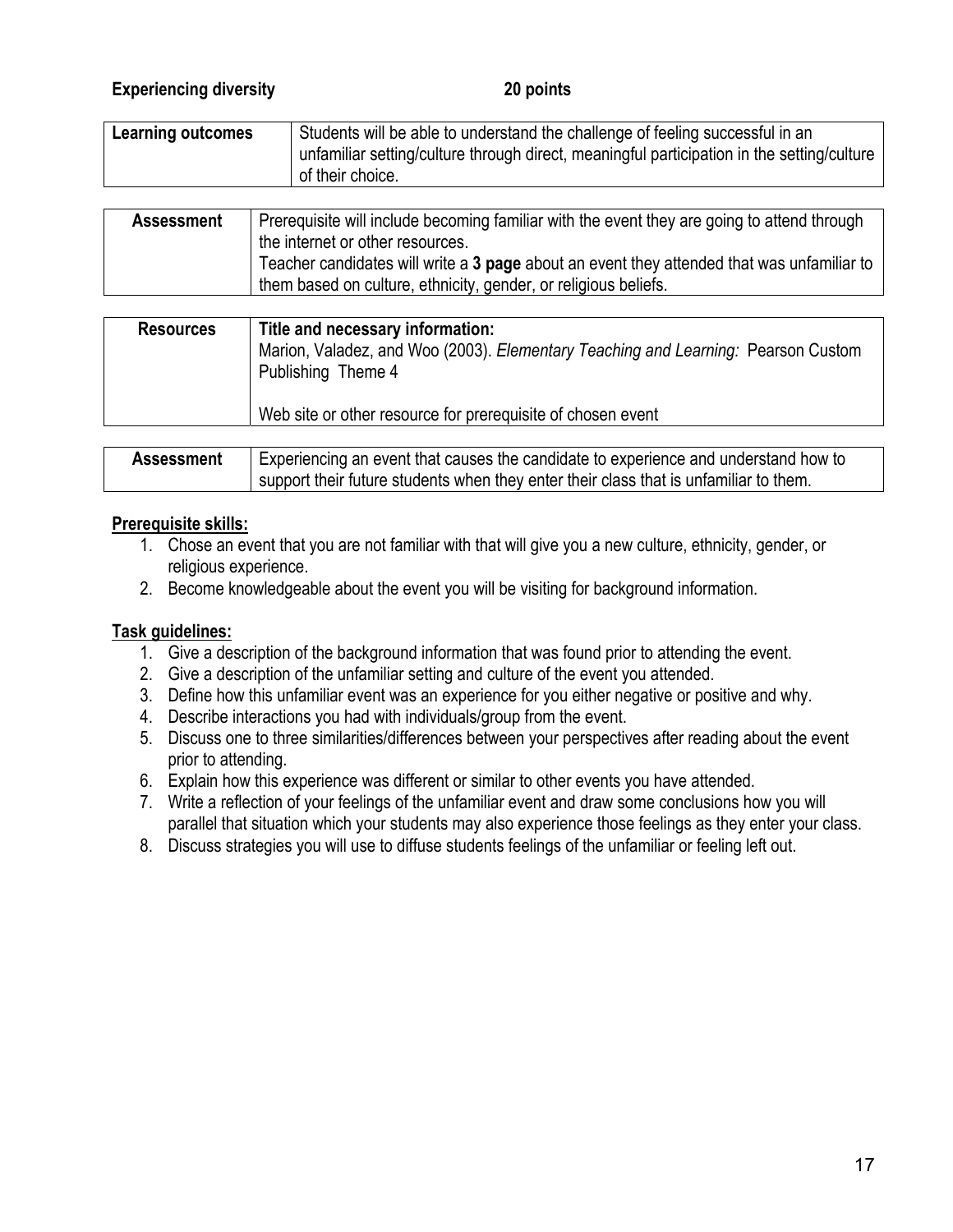|                                          | <b>Rubric for experiencing diversity</b>                                     |                                                                                       |                                                                                                                                           |                 |
|------------------------------------------|------------------------------------------------------------------------------|---------------------------------------------------------------------------------------|-------------------------------------------------------------------------------------------------------------------------------------------|-----------------|
| <b>Element</b>                           | <b>Beginning to Meet</b><br><b>Expectations</b><br>1 point                   | <b>Approaching Expectations</b><br>3 points                                           | <b>Meets Expectations</b><br>5 points                                                                                                     | Total<br>points |
| Prerequisite                             | Some information                                                             | Give some specific<br>information about the event<br>prior to attending               | Give specific information<br>and connected with<br>concerns or feelings prior to<br>the event                                             |                 |
| <b>Experience of</b><br>event            | Give more details about the<br>event than the experience                     | Connect part of the event with<br>reflective thoughts                                 | Event is connected with<br>prior experiences and<br>reflection about the event is<br>strong.                                              |                 |
| Interaction with<br>people               | Had no interaction, just<br>observed                                         | Had some interaction but<br>does not reflect what was<br>learned from the individuals | Interaction with individuals<br>reflecting on what was<br>learned from the<br>participants.                                               |                 |
| <b>Strategies for</b><br><b>students</b> | Have a vague idea of how<br>this experience can transfer<br>to the classroom | Able to give one strategy that<br>can be used for students                            | Give 3 or more strategies<br>that could be used to assist<br>students in feeling<br>comfortable in your class in<br>an unfamiliar setting |                 |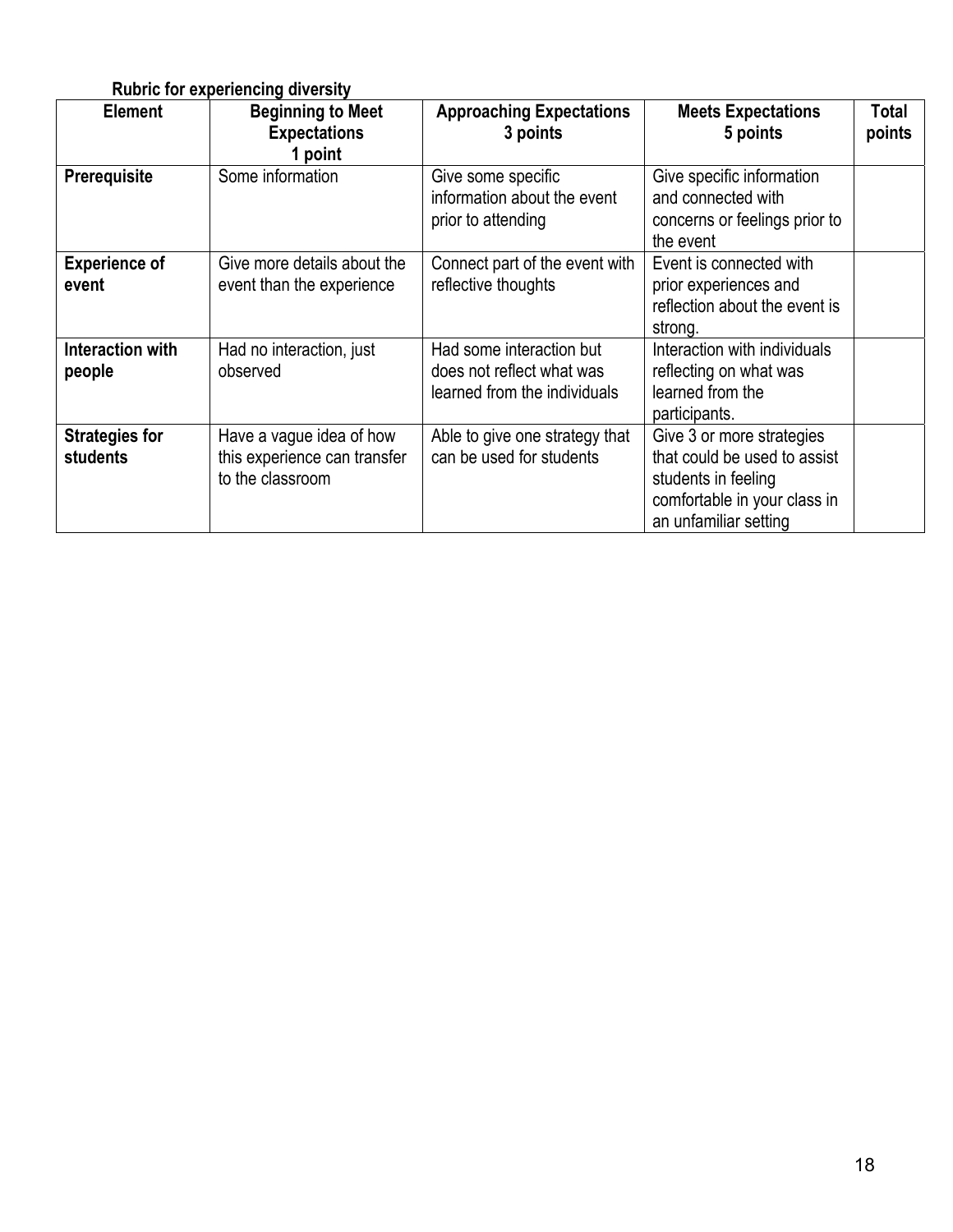- **Learner Objectives:** Teacher candidates will be able to design a classroom management plan for students with diverse needs.
- **Assessment:** Teacher candidates will write a **4 page** paper on classroom management plan that addresses all students' needs for a specific grade level. Teacher candidates will identify a minimum of three beliefs about teaching and learning and show how their beliefs are implemented in the management plan including levels of consequences and rewards.

**Preparation:** Before beginning assignment teacher candidates read the following resources and demonstrate the ability to complete the prerequisite skills.

| <b>Resources</b>  | Title and necessary information:                                                                                               |
|-------------------|--------------------------------------------------------------------------------------------------------------------------------|
| Textbook/chapters | Choate, J. S. (2000) Successful inclusive teaching (3rd ed.). Needham, MA: Allyn & Bacon.<br>Chapters To Be Assigned           |
|                   | Villa, Richard, & Thousand, Jacquelyn. (1995). Creating and inclusive school. Alexandria, VA:<br>ASCD. Chapters To Be Assigned |
| Internet Site(s)  | Visit a website                                                                                                                |

# **Prerequisite skills:**

- Teacher candidates are able to identify their beliefs about teaching and learning as related to student behavior.
- Teacher candidates are able to identify strategies to meet the needs of
	- o Students learning English
	- o Student that are accelerated learners
	- o Students that need special education support under IDEA &/or ADA as referred to by Choate (2000), Villa & Thousand (2002)

# **Task Guidelines**

- 1. Complete the 3 following activities to prepare you for writing your discipline plan:
	- Read 3 or more discipline theories/classroom management models from texts or websites.
	- Observe a classroom teacher or watch the video and identify what their educational beliefs are and how they implement those beliefs in their management approach.
	- $\triangleq$  Interview a teacher about their educational beliefs and how they implement those beliefs in their classroom management plans.
- 2. Identify grade level/types of students (EL, GATE, Special education and, regular) and develop a discipline plan that has consequence and rewards that are suitable for that grade level and the student needs.

3. Identify a minimum of three core beliefs you have about teaching and learning and how those impact your classroom management plan.

4. Discuss 2-3 management strategies you will use to assist your students in following your management plan.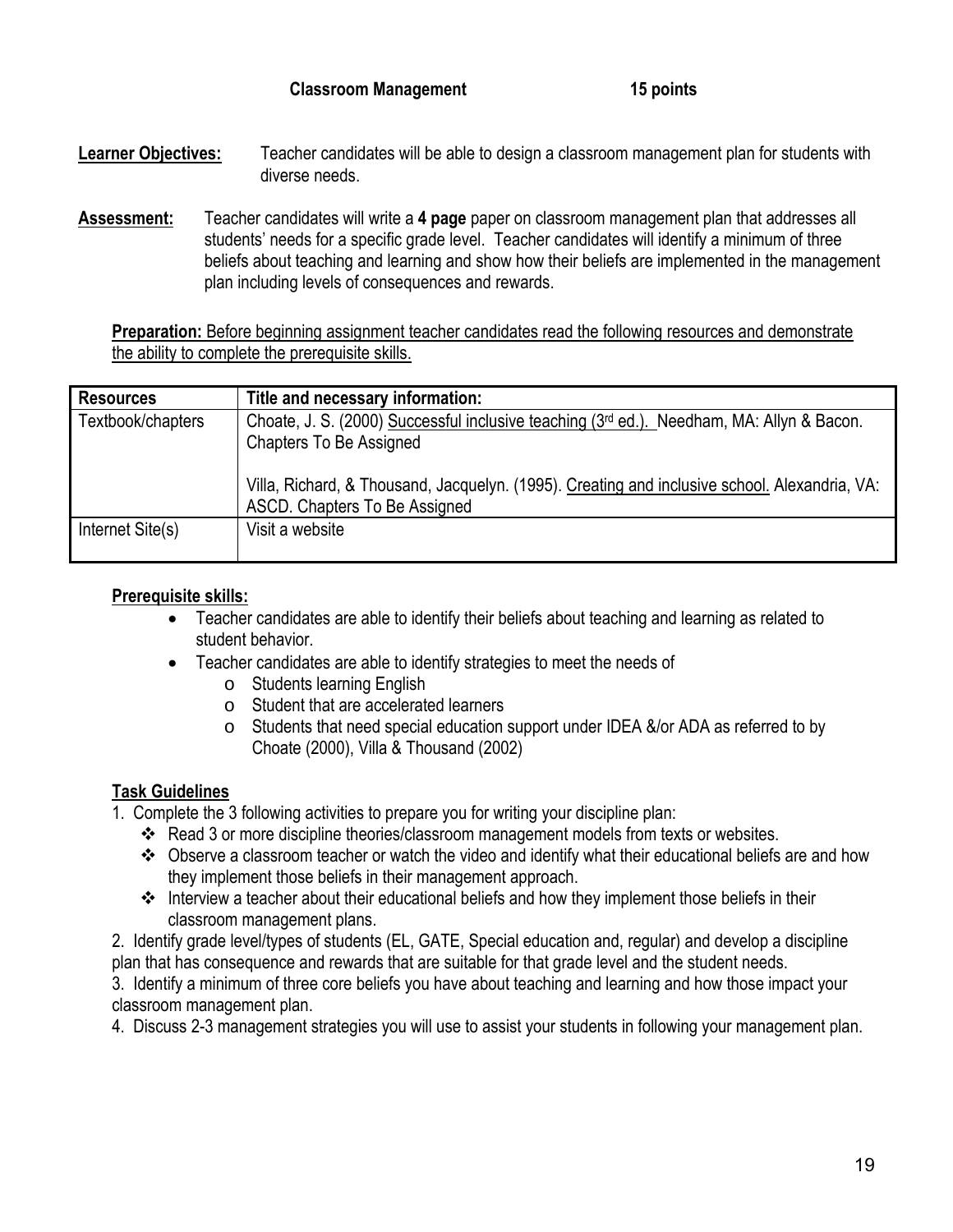# **Rubric Classroom Management Plan**

|                      | <b>Beginning to Meet</b>   | <b>Approaching Expectations</b> | <b>Meets Expectations</b>    | <b>Total</b>  |
|----------------------|----------------------------|---------------------------------|------------------------------|---------------|
| <b>Elements</b>      | <b>Expectations</b>        | 2 points                        | 3 points                     | <b>Points</b> |
|                      | 1 point                    |                                 |                              |               |
| <b>Prerequisite</b>  | Evidence of completing one | Evidence of completing two      | Evidence of completing       |               |
| tasks                |                            |                                 | three                        |               |
| Identification of    | Vague definition of        | Students identified without     | All students identified with |               |
| student              | students and their needs.  | clear characteristics           | clear knowledge of student   |               |
| grade/population     |                            |                                 | behavior and needs           |               |
| <b>Educational</b>   | Identify 1beliefs.         | Identify 3 beliefs with vague   | Identify 3 educational       |               |
| <b>Beliefs</b>       |                            | understanding of how they       | beliefs, describe how they   |               |
|                      |                            | are impacted by the             | will be implemented in your  |               |
|                      |                            | management plan.                | classroom management         |               |
|                      |                            |                                 | plan                         |               |
| Define your          | Define plan without        | Define your plan with some      | Define your plan with sound  |               |
| management           | reasoning                  | thought and explanation         | reasoning that is defensible |               |
| plan                 |                            |                                 | for that grade level.        |               |
| <b>Strategies to</b> | There is little connection | Some of your strategies are     | Each strategy is clearly     |               |
| assist the           | between your strategies    | linked to your educational      | linked to your educational   |               |
| students in the      | and your educational       | beliefs.                        | beliefs based on the needs   |               |
| implementation       | beliefs.                   |                                 | of the student.              |               |
| of the plan          |                            |                                 |                              |               |
|                      |                            |                                 |                              |               |
| <b>Total Points</b>  |                            |                                 |                              | /15           |
|                      |                            |                                 |                              |               |